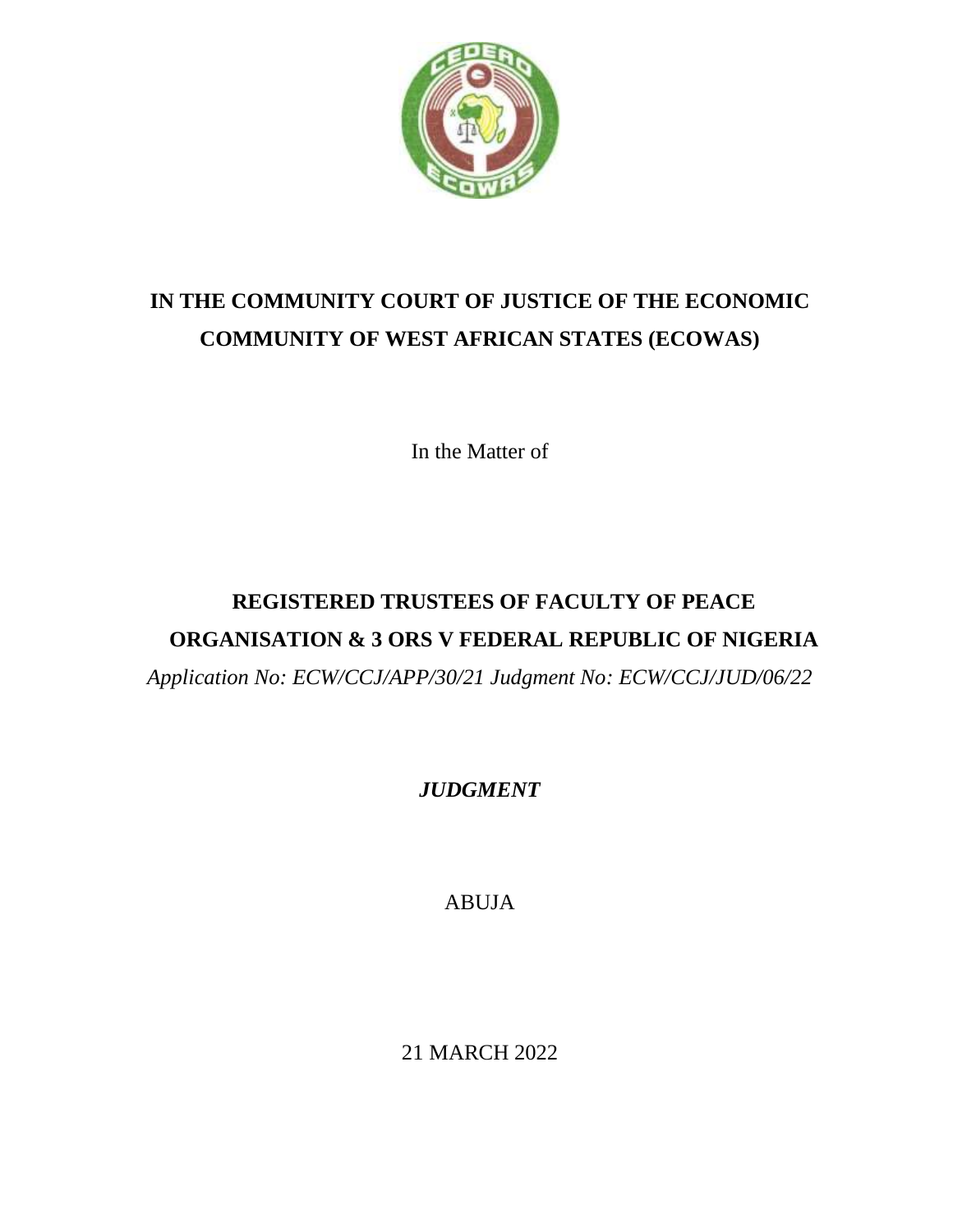## **REGISTERED TRUSTEES OF FACULTY OF PEACE ORGANISATION & 3 ORS - APPLICANTS**

**V.**

## **FEDERAL REPUBLIC OF NIGERIA - RESPONDENT**

COMPOSITION OF THE COURT:

| Hon. Justice Edward Amoako ASANTE            | - Presiding               |
|----------------------------------------------|---------------------------|
| Hon. Justice Dupe ATOKI                      | - Member/Judge Rapporteur |
| Hon. Justice Januária T. Silva Moreira COSTA | - Member                  |

#### ASSISTED BY:

Mr. Tony ANENE- MAIDOH - Chief Registrar

#### **REPRESENTATION OF PARTIES:**

President Aigbokhan, Esq.

R.A. Otuakhena, Esq.  $\qquad \qquad -$  Counsel for Applicants

The Federal Government of Nigeria was not represented.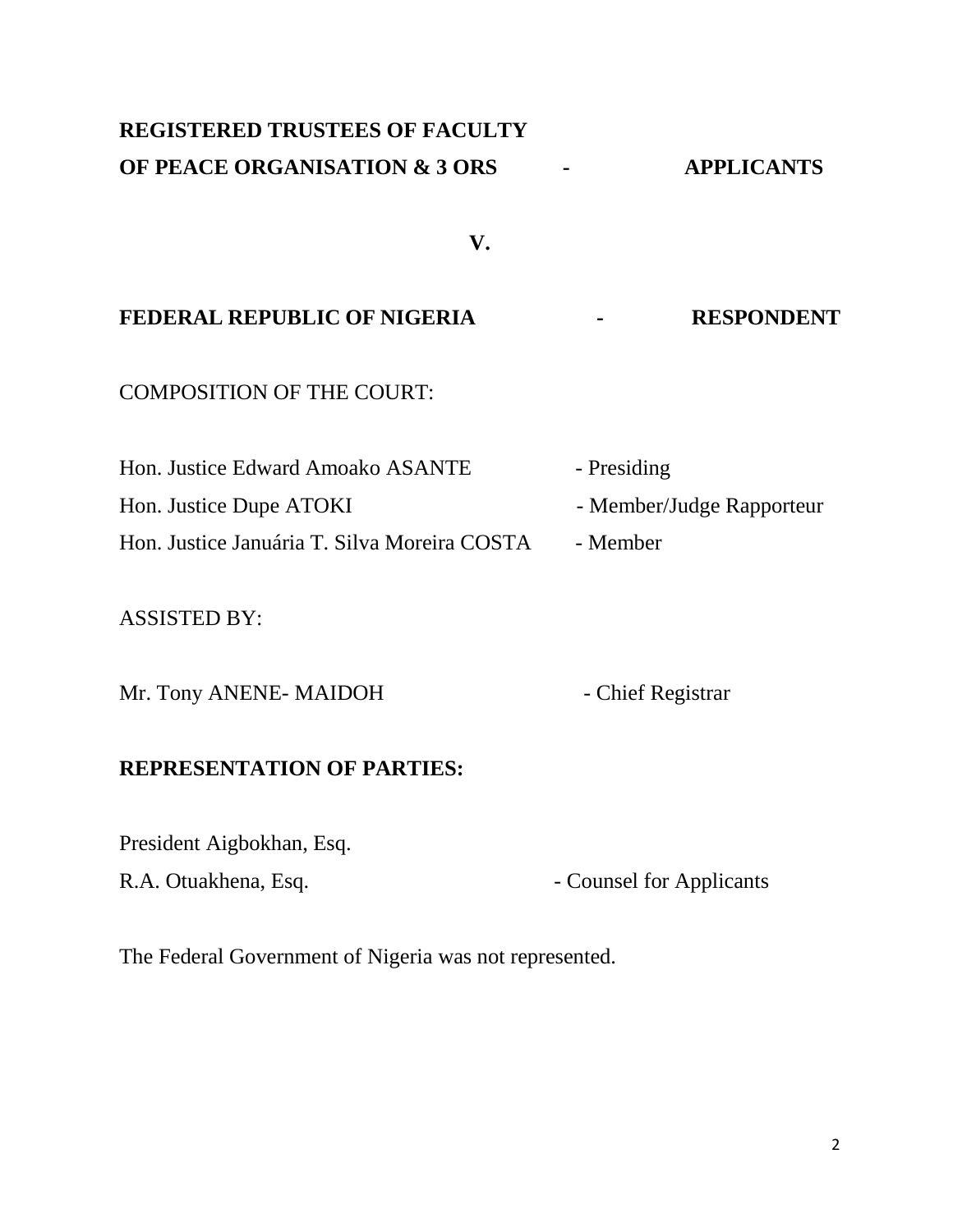#### *I. JUDGMENT*

1. This is the judgment of the Community Court of Justice, ECOWAS (hereinafter referred to as "the Court") delivered virtually in open court pursuant to Article 8(1) of the Practice Directions on Electronic Case Management and Virtual Court Sessions, 2020.

## *II. DESCRIPTION OF THE PARTIES*

- 2. The first Applicant, the Registered Trustees of Faculty of Peace Organisation is a Non-Governmental Organisation registered in Nigeria. The second, third, and fourth Applicants namely Comrade Kelly Omokaro, Maxist Kola Edokpayi and Comrade Osemu Ogbidi are human rights activists and Nigerian citizens. The first, second, third and fourth Applicants are hereinafter referred to as "Applicants".
- 3. The Respondent is the Federal Republic of Nigeria, a Member State of the Economic Community of West African States (ECOWAS), signatory to the ECOWAS Treaty and to the African Charter on Human and Peoples' Rights and other international human rights instruments (hereinafter referred to as the "Respondent").

#### *III. INTRODUCTION*

4. The subject matter of this Application is premised on an allegation by the Applicants that the Respondent violated their rights to freedom of association and peaceful assembly when they were restricted from carrying out a protest against the high cost of living and the indefinite suspension of the activities of the National Council of Women Societies in Edo State. They allege that the Respondent's action violated their rights as guaranteed by Articles 10 and 11 of the African Charter on Human and Peoples' Rights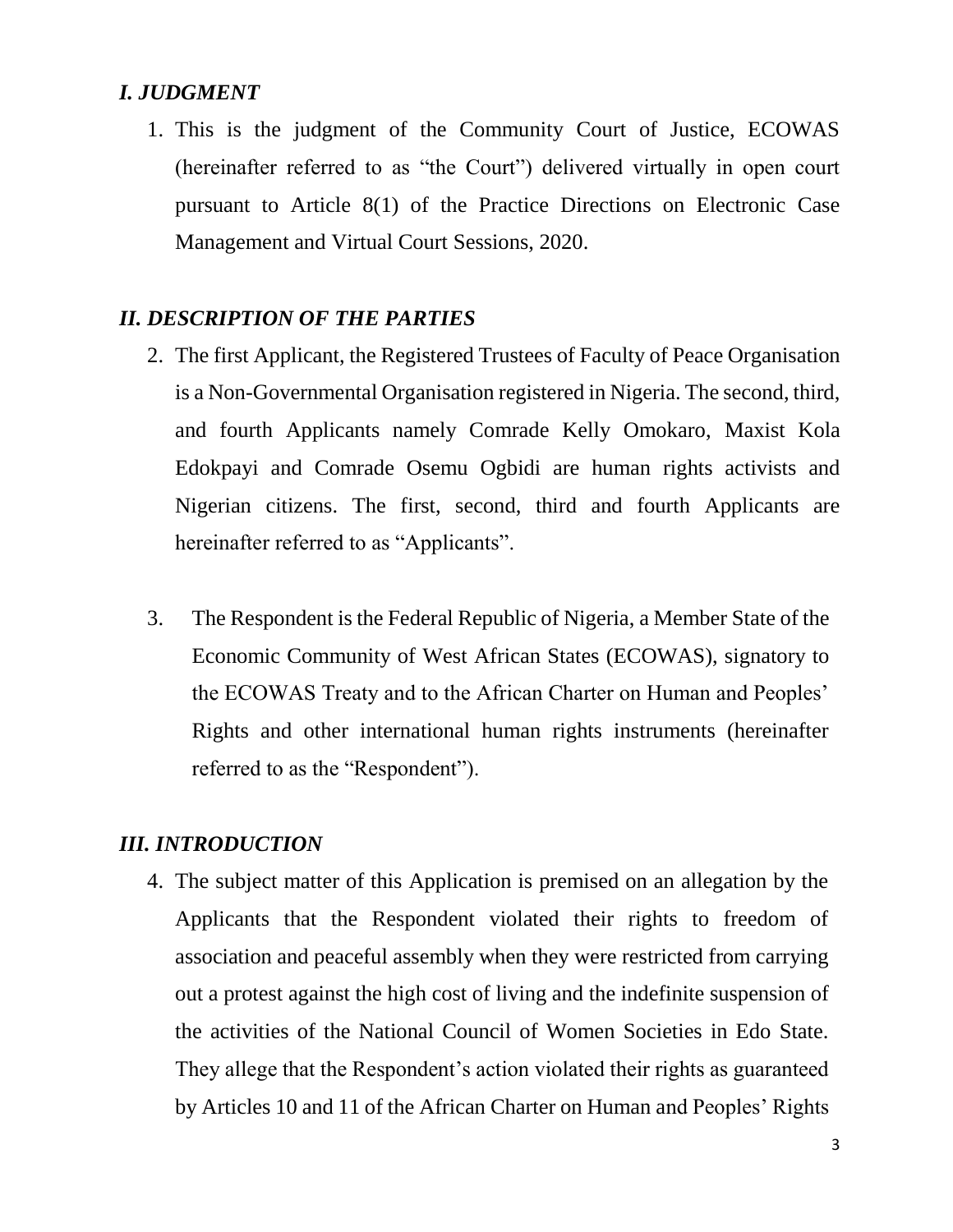(African Charter) and the International Covenant on Civil and Political Rights (ICCPR).

## *IV. PROCEDURE BEFORE THE COURT*

- 5. The Initiating Application was filed on 18 June 2021 and served on the Respondent by electronic means on the same day.
- 6. The Respondent did not file any response.
- 7. During the virtual court session on 20 October 2021, both parties were represented. While the Applicants made an oral submission the Respondent did not. The Court having certified that the Respondent was duly served with the Application, adjourned the case to 17 February 2022 for judgment.

## *V. APPLICANTS' CASE*

#### **a) Summary of facts**

- 8. The first Applicant is a non-governmental organization registered to support the cause of women and girls. The second to fourth Applicants are individuals who allege that they were key promoters of a protest scheduled for 28 March 2021 to be held in Benin City, Edo State Nigeria. The aim of the protest was to draw Government's attention to the hike in fuel prices, sachet water and cement and its link with monopoly. In view of which the second to fourth Applicants and other persons traveled from different parts of the country to participate in the protest.
- 9. The claim of the Applicants is that on the day scheduled for the protest, as they assembled at the National Museum ground premises to coordinate the rally, security agents of the Respondent stormed the premises and locked them in for hours. Likewise other individuals who later came to participate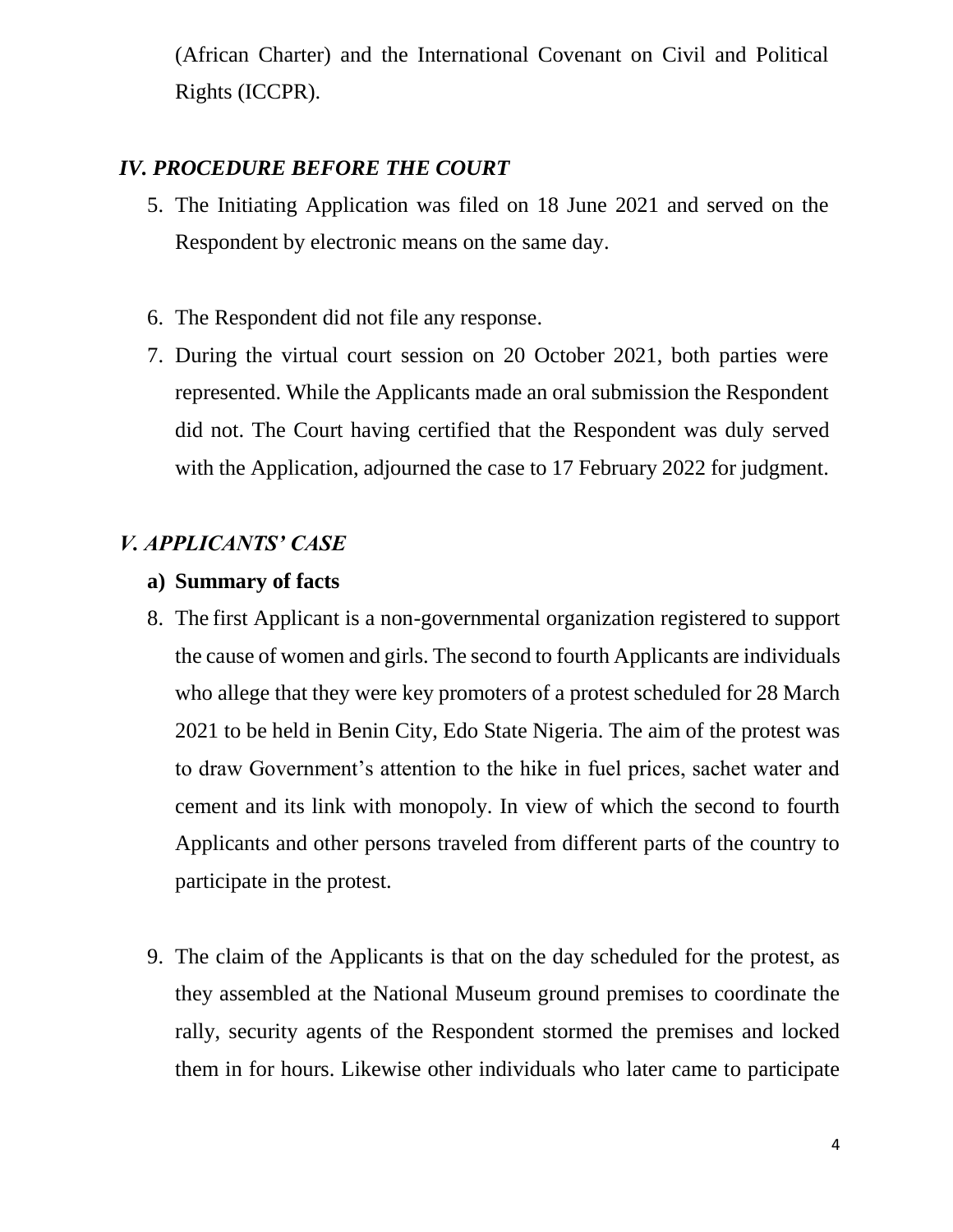in the rally were locked out thus preventing them from gaining access to the venue. Consequently, the protest could not take place as planned.

- 10. It is their contention that the Respondent failed to promptly communicate the decision prohibiting the assembly to the Applicants. They submit that the lock out order of the Respondent infringed on their rights, their best interest and that of the general public. Furthermore, the grounds for the interference were not clear, it was overly broad and vague not being specific in regards to the nature nor the duration.
- 11. They further alleged that the Edo State Government banned the gathering of members of Nigeria Council of Women Societies in May 2021 through a public announcement. They submit that the ban was not in accordance with the principles of legality or legitimate public purpose and was unnecessary and disproportionate to achieving any meaningful purpose within a democratic society.
- 12.In conclusion, the Applicants submit that the Respondent violated their right to freedom of association and assembly provided by Articles 10 and 11 of the African Charter; Article 21 of the ICCPR and Section 40 of the 1999 Constitution of the Federal Republic of Nigeria (as amended), as well as the African Commission on Human and Peoples' Rights (ACHPR) Guidelines on Freedom of Association and Assembly in Africa 2017 and Guidelines for Policing of Assemblies by Law Enforcement Officials in Africa 2017.
- 13.The Applicants supported their claims with Exhibits A (Applicant's certificate of registration), B, C, D (Photographs at the scene of the event), E, F, G (media reports of the event by Daily Trust, Sun News online and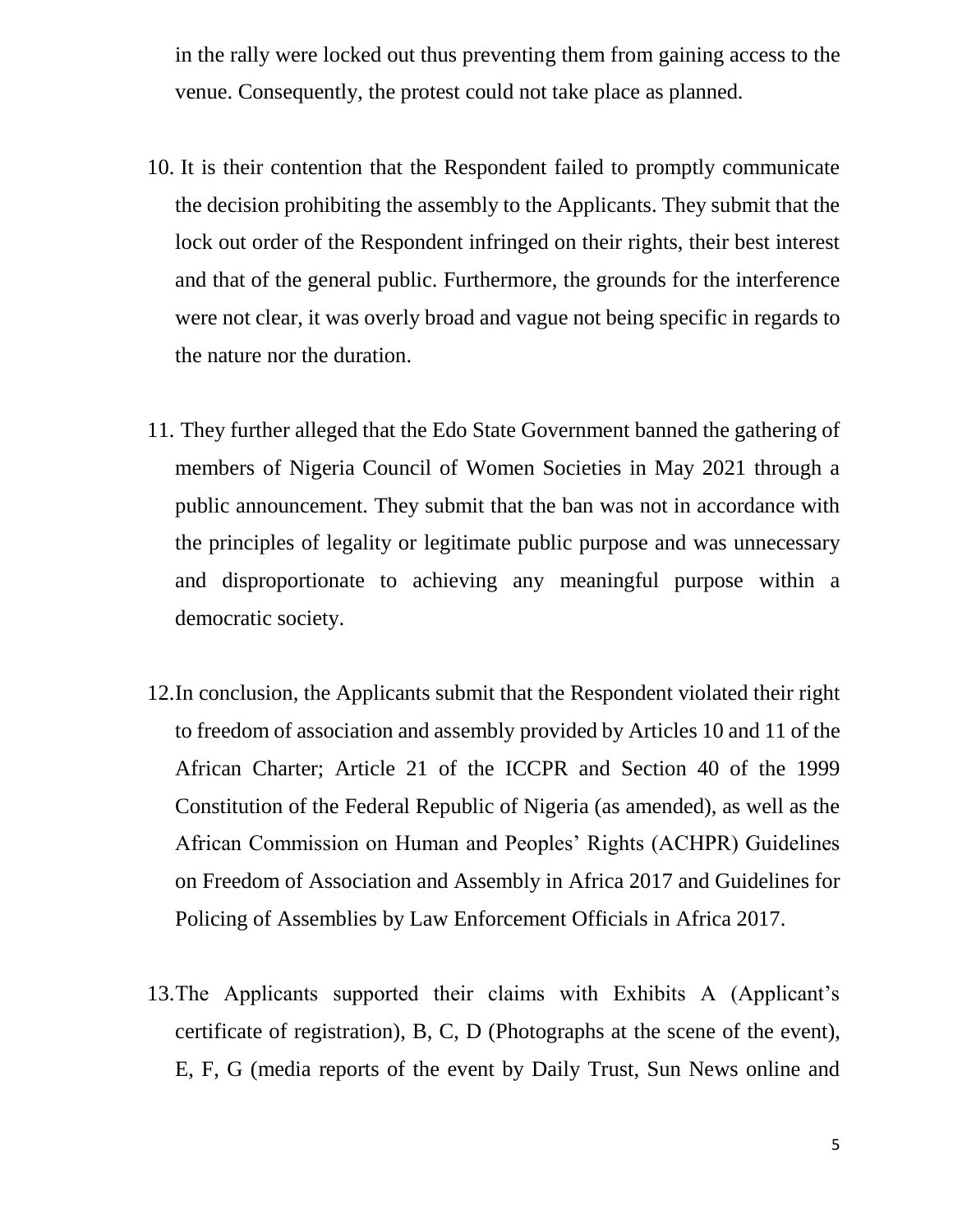Vanguard News online) and H (copy of the Public announcement of the Government of Edo State banning activities of Nigeria Women Societies).

#### **b) Pleas in law**

14.The Applicants rely on the following laws:

- i. Article 33 of the Rules of the Court;
- ii. Article 10 of the Supplementary Protocol Amending the Protocol Relating to the Court;
- iii. Article 59 of the ECOWAS Revised Treaty;
- iv. Articles 3,10,11 and 17(1) of the Universal Declaration of Human Rights;
- v. Articles 10 and 11 of the African Charter;
- vi. Article 21 and 25 of the ICCPR;
- vii. Section 40 of the 1999 Constitution of the Federal Republic of Nigeria;
- viii. Rules 70(a), 71(b), 73 and 94 of the ACHPR's Guidelines on Freedom of Association and Assembly in Africa 2017; and
	- ix. Rule 9 of the Guidelines for the Policing of Assemblies by Law Enforcement officials in Africa 2017.

## **c) Reliefs sought**

15.The Applicants seek the following reliefs from the Court:

i. A declaration that the Respondent's action of banning the peaceful assembly and the disruption of the procession organized by the Applicants infringes on their rights to assemble and associate as guaranteed in Articles 10 and 11 of the African Charter; Article 21 of the ICCPR; Section 40 of the Constitution of Nigeria, Articles 3, 10, 11 and 17(1) of the Universal Declaration of Human Rights (UDHR) and Rule 94(b) of the Guidelines on Freedom of Assembly and Association;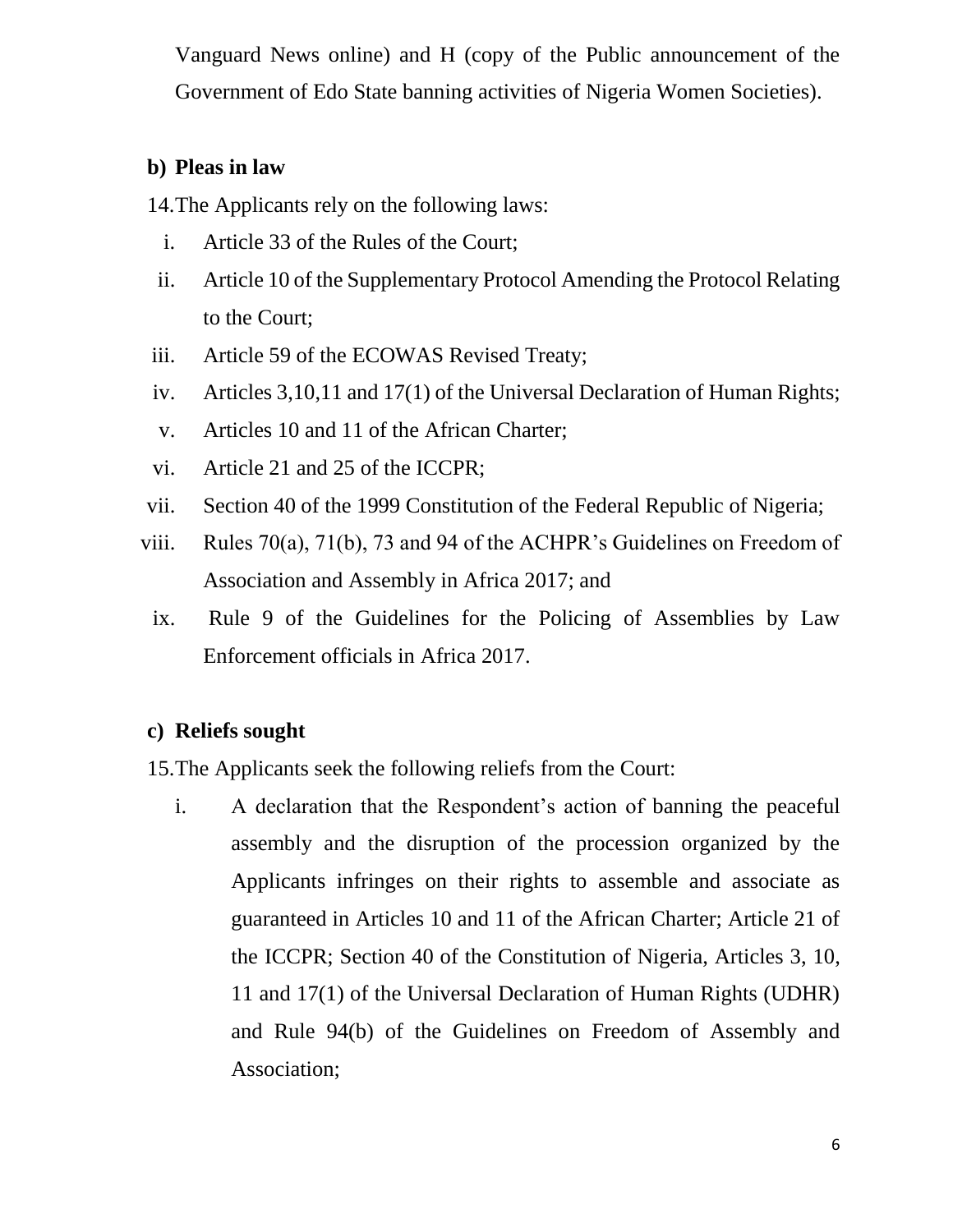- ii. A declaration that the Respondent has a duty to ensure the protection of the assembly slated for 28 March 2021 as guaranteed in Articles 10 and 11 of the African Charter; Article 21 of the ICCPR; Section 40 of the Constitution of Nigeria, Articles 3, 10, 11 and 17(1) of the Universal Declaration of Human Rights and Rule 94(b) of the Guidelines on Freedom of Assembly and Association;
- iii. A perpetual injunction restraining the Respondent or its agents or privies from issuing any ban notice, disturbing or interfering with the rights of any person or group of persons from any part of Nigeria from holding assembly or associating with themselves as a group or part of a group in pursuance of their rights as stipulated by law;
- iv. An award of five hundred thousand (500,000) US Dollars as general damages and/or exemplary damages for the unlawful denial of the rights to association and assembly of the Applicants and interest therein at ten percent (10%) per month from the date of the judgment until judgment is fully liquidated against the Respondent.

## *VI. RESPONDENT'S CASE*

16.The Respondent made no submissions despite being served with the processes filed by the Applicants.

## *VII. JURISDICTION*

17.The Application is founded on the alleged violation by the Respondent of the Applicants' rights to freedom of assembly and association as provided by Articles 10 and 11 of the African Charter and other similar provisions of the ICCPR and UDHR. The basis of the Application being an allegation of the violation of human rights, the Court holds that it has jurisdiction to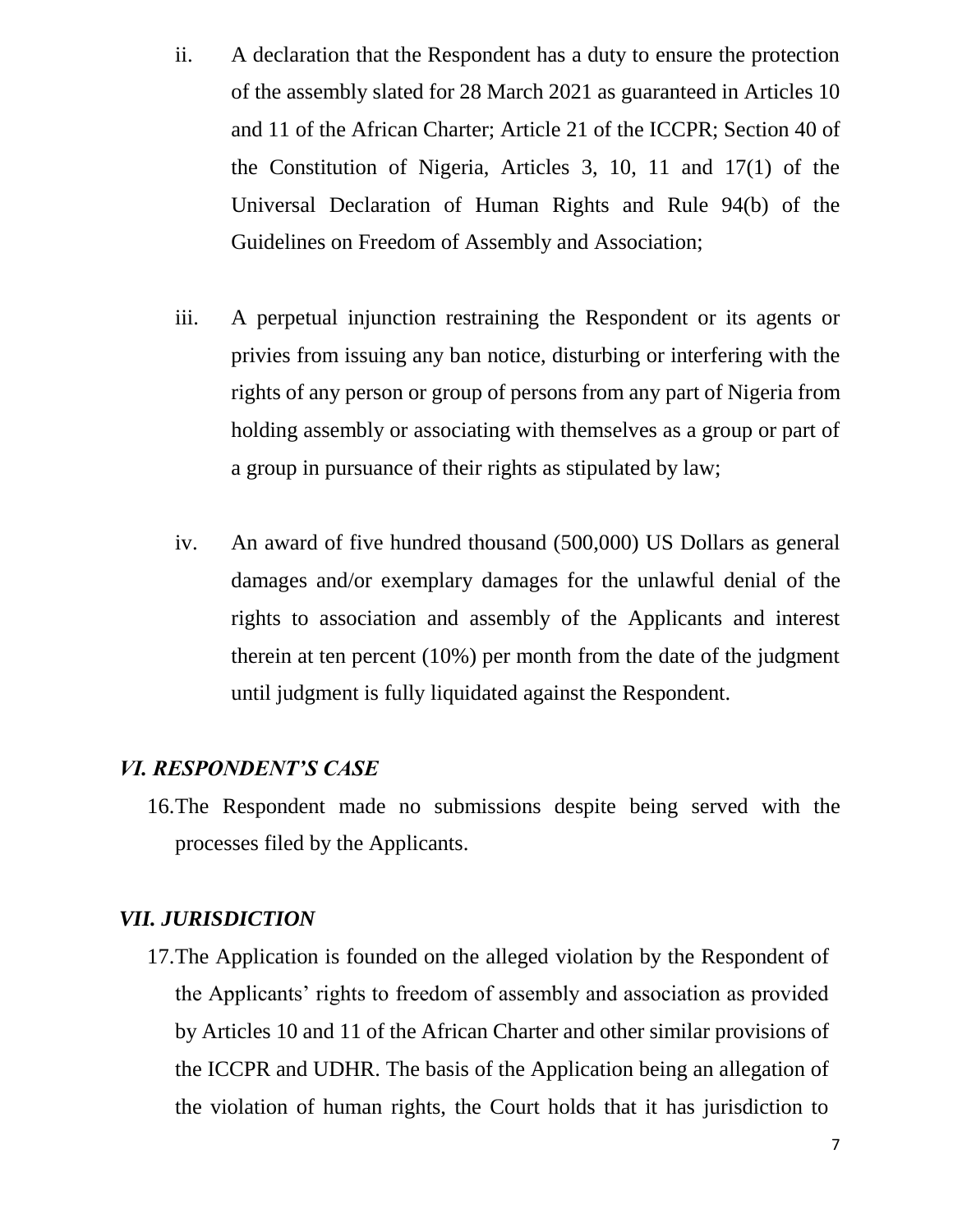adjudicate on it in line with Article 9(4) of the Protocol A/P1/7/91 on the Community Court of Justice (Protocol), which provides, "*The Court has jurisdiction to determine cases of violation of human rights that occur in any Member State."*

## *VIII. ADMISSIBILITY*

- 18.Admissibility of applications by this Court is provided for by Article 10(d) (i) and (ii) of the Supplementary Protocol 2005 which provides thus: "*Access to the Court is open to…d) individuals on application for relief for violation of their human rights; the submission of application for which shall: i) not be anonymous; nor ii) be made whilst the same matter has been instituted before another International Court for adjudication."*
- 19.These provisions implicate three criteria for an application to be admissible: 1) the status of the applicant as a victim of human rights violations must be established; 2) the application shall not be anonymous; 3) the application shall not be instituted before another International Court for adjudication. *AZIAGBEDE KOKOU REP OF TOGO ECW/CCJ/JUD/07/13 PAGE. 7; ASSIMA KOKOU INNOCENT & ORS V. REPUBLIC OF TOGO ECW/CCJ/JUD/08/13 PAGE.9*
- 20.In addressing the first requirement, an additional element is implicated, that is, proof of capacity as a proper party to file an action. Thus ahead of determining whether a party is a victim or otherwise, which is an analysis on merit it is imperative to first examine the capacity of the Applicants to institute this action. This is more compelling particularly in light of the fact that the first Applicant is described in the Application as a legal person known as the Registered Trustees of Faculty of Peace Organisation, which is a Non-Governmental Organisation registered in Nigeria.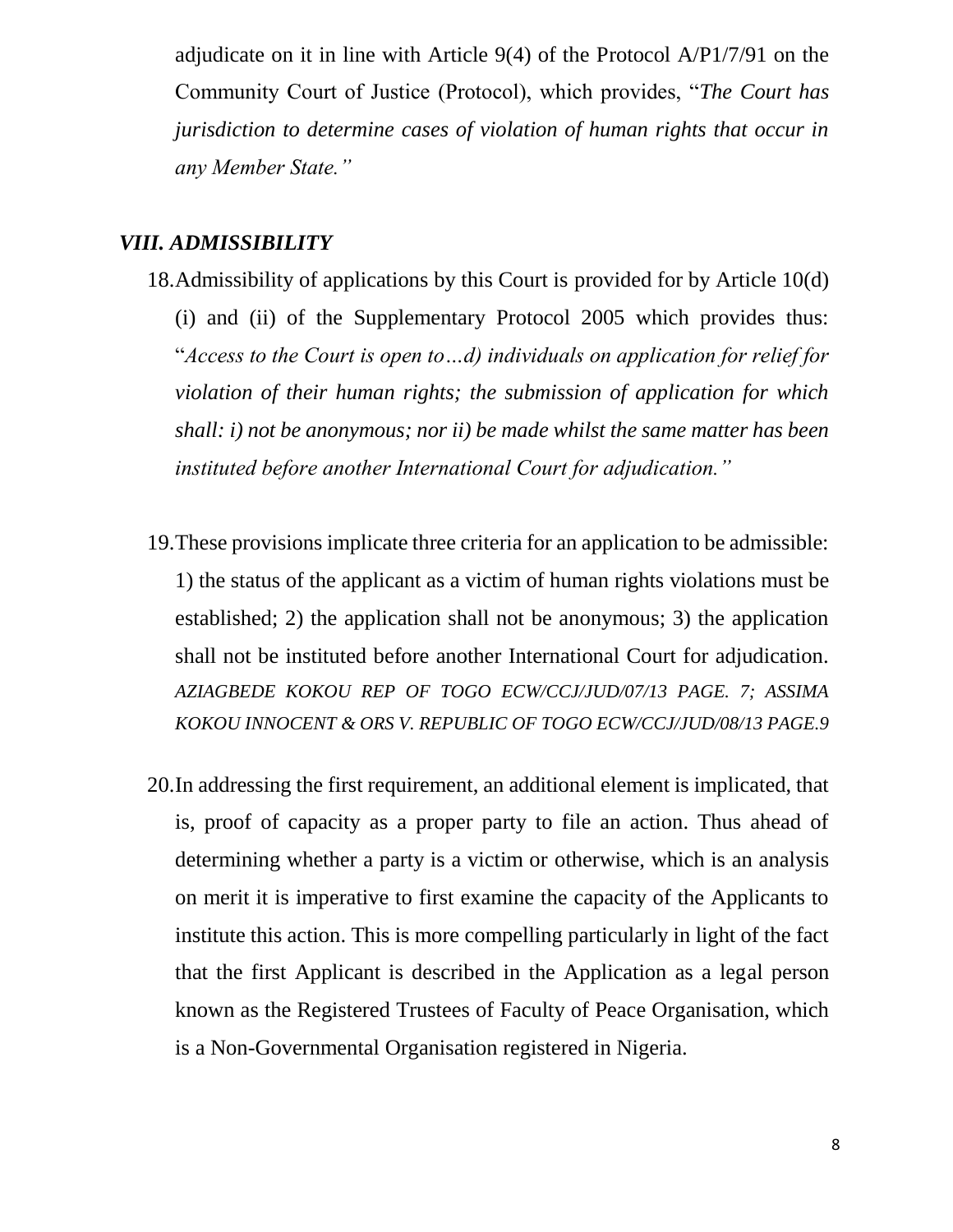21.The enabling Article on access to Court that is Article 10(d) of The Supplementary Protocol 2005 provides thus: "*Access to the Court is open to… (d) Individuals* **(**Emphasis provided) *on application for relief for violation of their human rights......"* The opening phrase- *individuals is a* determining factor in identifying the capacity of a party to access the Court for the violation of human rights.

22.The term individual in its natural definition connotes a human person/being. Though this term has been held to also accommodate a legal person, the Court has declared with regards to human rights violations that human rights are human centered. *NOSA EHANIRE OSAGHAE & 3 ORS V. REPUBLIC OF NIGERIA ECW/CCJ/JUD/03/17 PAGE 18.*

- 23.The import of the above is that as a general rule, a legal person cannot be accommodated within the term *individual* to bring an action for the violation of human rights under the Charter.
	- 24.The Court clearly put to rest the possibility of a legal person bringing an action for the violation of human rights when it held thus:

*"Human rights imply the rights that belong to all human beings irrespective of their nationality, race, caste, creed and gender amongst others; like the right to life, right to health and the right against torture, inhuman and degrading treatment which are specific to a human being. On the other hand right of a corporate body, are rights that are fundamental and necessary for the existence of a corporate body which a legal entity can enjoy and be deprived of; for example right to freedom of speech as a corporation is entitled to speak about its product; right to property as the corporation generates profit in shares and, or cash and is entitled to the quiet enjoyment of same. The established exceptions under which corporate*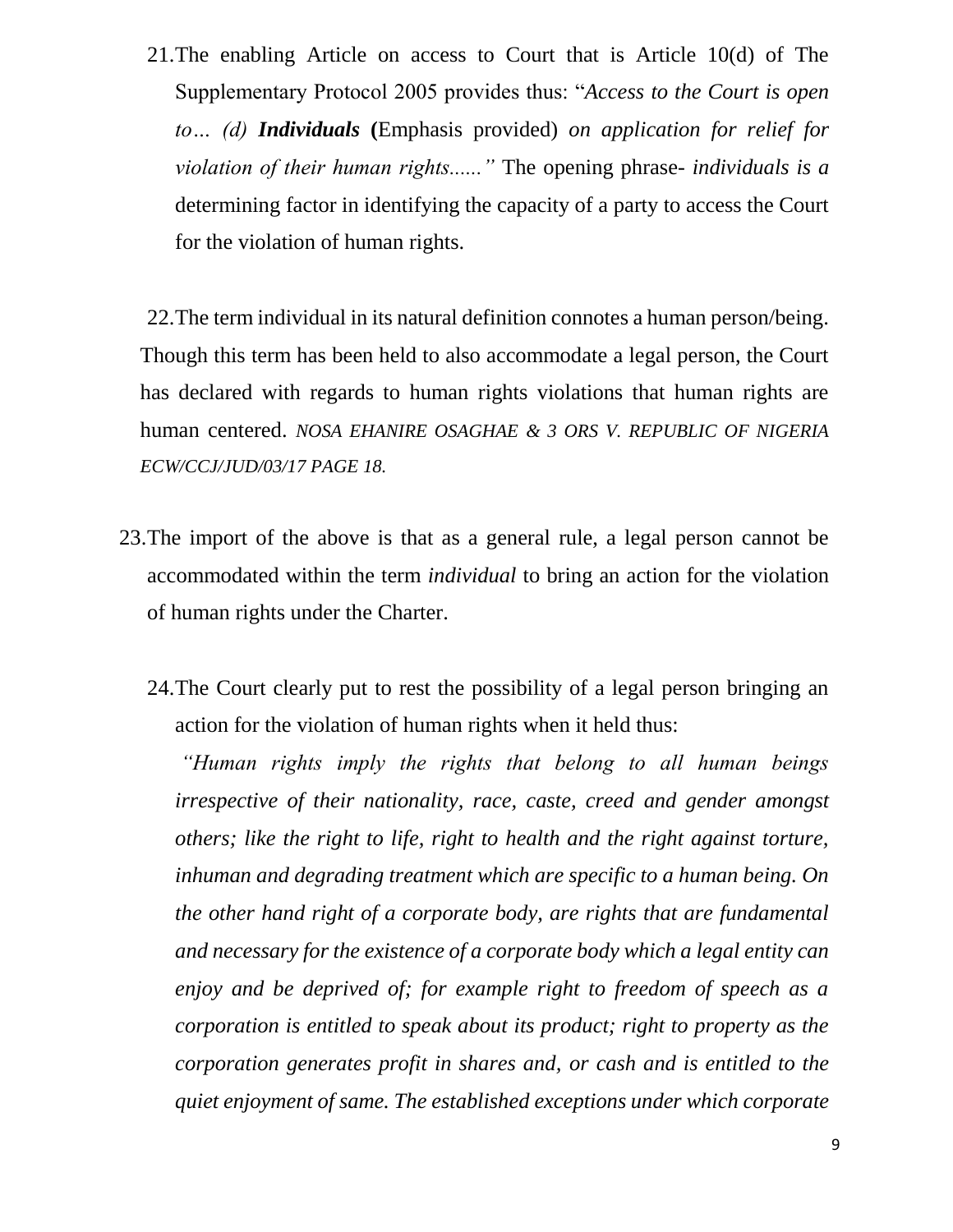*bodies can ground an action are rights that are fundamental rights not dependent on human rights and they include right to fair hearing, right to property and right to freedom of expression." DEXTER OIL LIMITED V REPUBLIC OF LIBERIA (ECW/CCJ/JUD/03/19), PAGE 21.*

- 25.The implication of the above is a further elucidation of the humanness of a party that can bring an action for the violation of human rights violations. Thus only individuals have absolute access to the Court for human rights violation and legal persons in exceptional cases.
- 26.Based on the above, the Court will now procced to determine whether the first Applicant has the capacity to bring this application. Whether the first Applicant falls appropriately under these exceptions or not will be determined by a careful consideration of their claim as well as the reliefs sought. The description of the parties as contained in the Application states as follows "*The first Applicant, the Registered Trustees of Faculty of Peace Organisation is a Non-Governmental Organisation registered in Nigeria".*
- 27.Additionally, one of the reliefs sought by all the Applicants inclusive of the first Applicant is for "*A declaration that the Respondent's action of banning the peaceful assembly and the disruption of the procession organized by the Applicants infringes on their rights to assemble and associate as guaranteed in Articles 10 and 11 of the African Charter; Article 21 of the ICCPR; Section 40 of the Constitution of Nigeria, Articles 3, 10, 11 and 17(1) of the Universal Declaration of Human Rights (UDHR) and Rule 94(b) of the Guidelines on Freedom of Assembly and Association"*
- 28.Flowing from above, it is undisputable that the first Applicant is a legal person who is suing for the violation of their right to association and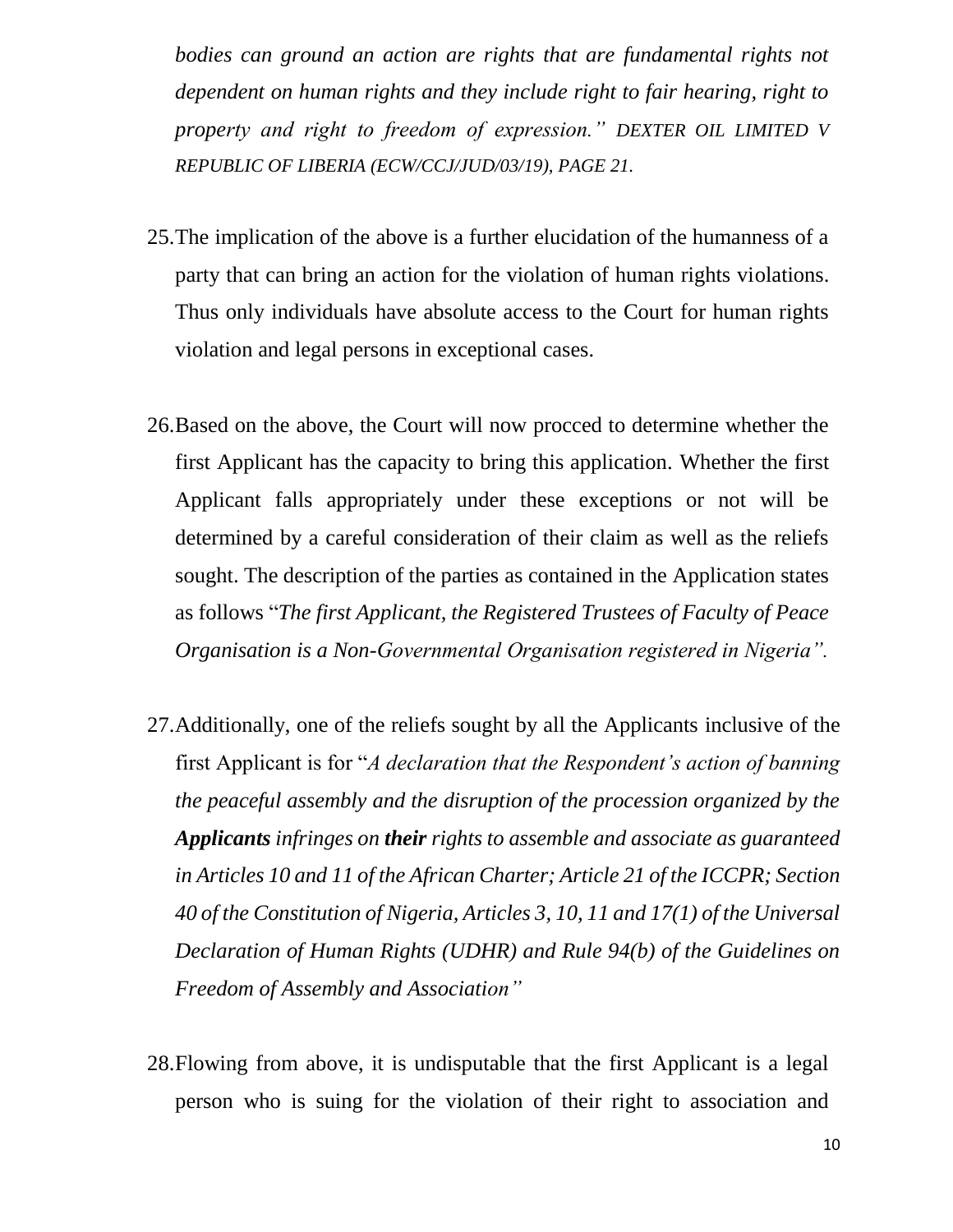assembly. These rights are obviously not within the contemplation of the established exceptions of right to fair hearing, right to property and right to freedom of expression as stated in paragraph 29 (supra). The Court therefore finds that an action for the violation of the right to association and assembly not being within the contemplation of the established exceptions cannot be maintained by a legal person.

- 29.The Court however notes the evolution of this principle which now recognises the right of legal entities to bring action for the violation of *ANY*  (*emphasis provided)* human rights when brought in a representative capacity on behalf of individual victim(s). This principle has been espoused by the Court in a plethora of decisions amongst which are cases referenced below when the Court held ".......*However, even those jurisdictions which started embracing a strict literal interpretation of the concept of victim, for the purpose of human rights protection, have evolved into a more flexible approach in order to allow other persons, not directly affected by the alleged violation, to have access to the Court and seek justice, on behalf of the actual victim and to hold accountable the perpetrator*." *THE REGISTERED TRUSTEES OF THE SOCIO-ECONOMIC RIGHTS & ACCOUNTABILITY PROJECT (SERAP) & 10 ORS V. THE FEDERAL REPUBLIC OF NIGERIA & 4 ORS ECW/CCJ/JUD/16/14 (SUPRA).*
- 30.In further explanation the Court stated in another case that *"...It is noteworthy that public interest litigations refer to cases in which Courts allow volunteers like Lawyers, Citizen Petitioners, NGO's to bring actions on behalf of some victimized groups who ordinarily are without sufficient means of access to legal services or justice".* See *THE INCORPORATED TRUSTEES OF FISCAL AND CIVIC RIGHT ENLIGHTENMENT FOUNDATION V. FRN (2016) ECW/CCJ/JUD18/16 & 2 ORS.*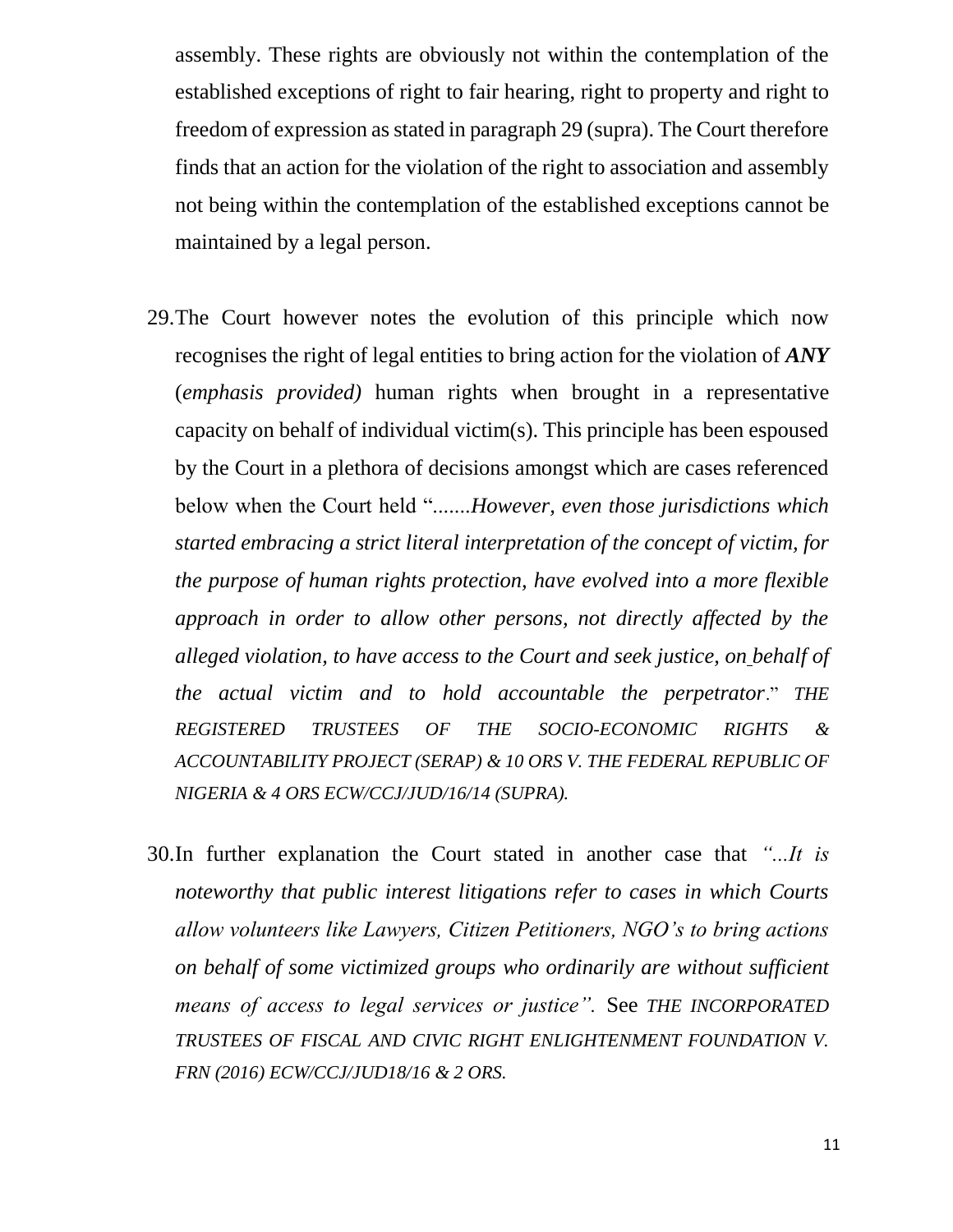- 31.As indicted in paragraphs 29 and 30 (supra), the first Applicant is a legal person suing on their own behalf and claiming relief for themselves for the sum of \$500,000 as compensation "for *general damages and/or exemplary damages for the unlawful denial of the rights to association and assembly of the Applicants"* (Emphasis provided). The principle of representative action in human rights violation envisages that an action instituted on behalf of another does not confer any benefit to the representative applicant from the relief granted under these circumstances. The relief sought above is to compensate all the Applicants which includes the first. Clearly the first Applicant has not demonstrated a representative capacity in the instant application.
- 32.Consequently, the Court holds that the first Applicant not being an individual but a legal person and not falling within the established exceptions, nor suing in a representative capacity is not a proper party to file an action for the violation of their right to association and to assembly. The application of the first Applicant in this regard is declared inadmissible and is therefore hereby struck out.
- 33.With regards to the second to fourth Applicants who are individuals, having alleged the violation of their right to association and to peaceful assembly which is in consonance with Article 10 and 11 of the Charter, the Court admits the Application and will procced to determine same on the merits. The second to fourth Applicants will hereinafter be referred to as the "*Current Applicants*"
- 34.In respect of the second and third requirements for admissibility, the Court holds that the Application is admissible as it is in compliance with Article 10 (d) (i) and (ii) of the Protocol, having found that it is neither anonymous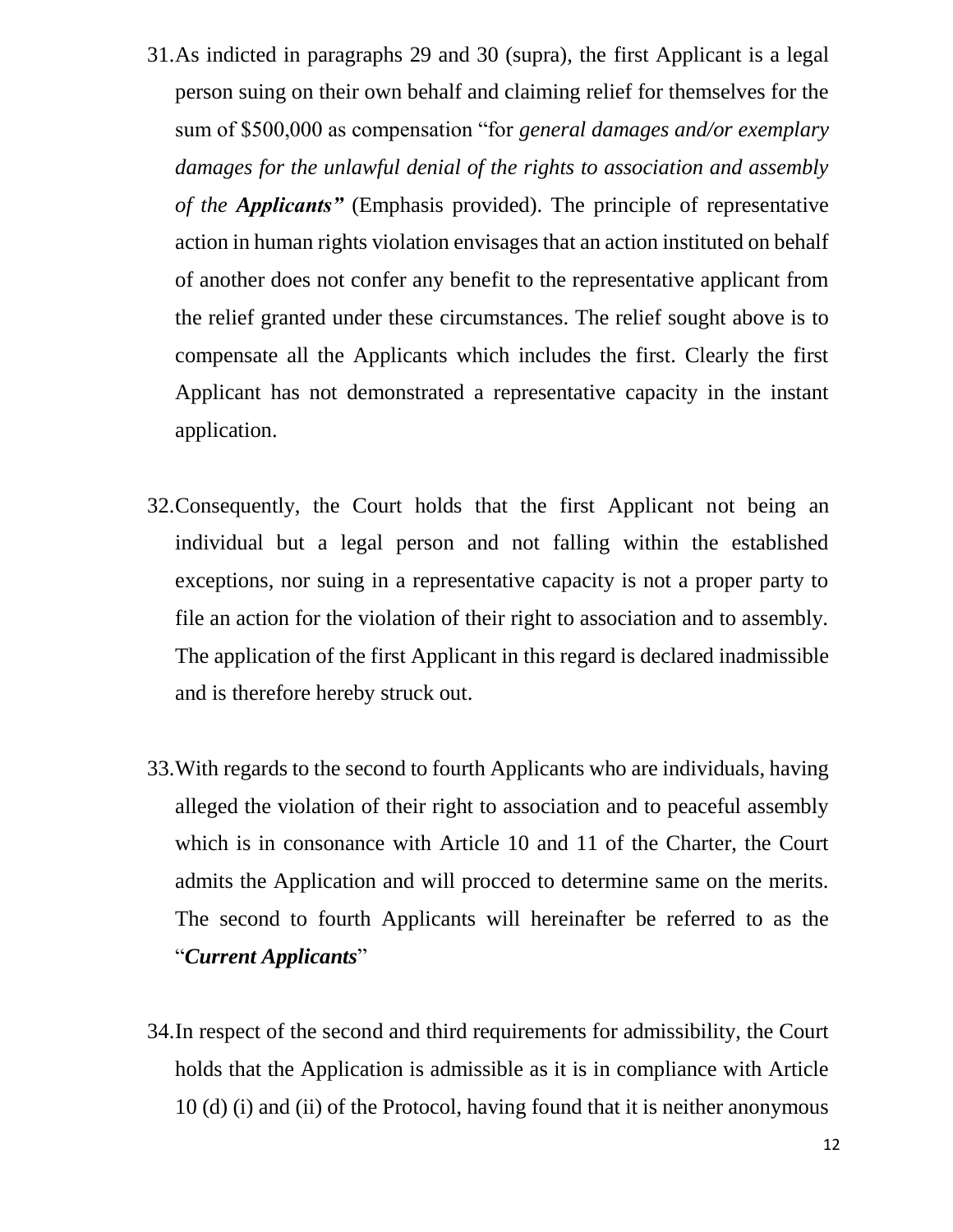nor made whilst the same matter has been instituted before another international court for adjudication.

#### *IX. MERITS*

- 35.The Court observes that the Application was not challenged by the Respondent, as no defense was filed despite being served with the Application and given ample time to respond to same in accordance with Article 35 of the Rules of Court. Moreover, at the last Court hearing on 20 October 2021, the Respondent entered their appearance before the Court, but gave no reasons for failing to file a defense.
- 36.The Court is guided by Article 35 (1) of the Rules of Court which stipulates the time limit for response to an application. Having not taken advantage of the opportunity for a motion for extension of time to file a defense in line with Article 35(2) of the Rules, the Court is not obliged to wait *ad infinitum* and will therefore proceed with the determination of the case based on the Applicants' submissions.
- 37.The Court speedily cautions that proceeding with the determination of the case will not result in an automatic finding for the Applicants. The Court must still determine whether the Application is well founded. See *VISION KAM JAY INVESTMENT LIMITED V PRESIDENT OF THE COMMISSION & ANOR JUDGMENT NO: ECW/CCJ/JUD/24/16 PAGE 13; LIEUTENANT COLONEL SILAS JOCK SANTOI V. FEDERAL REPUBLIC OF NIGERIA JUDGMENT NO ECW/CCJ/JUG/01/19 PAGE 14.*
- 38. As previously held, the Court has declared it has jurisdiction to preside over the Application in accordance with Article 9(4) of the Protocol (as amended by the Supplementary Protocol) and same is admissible in accordance with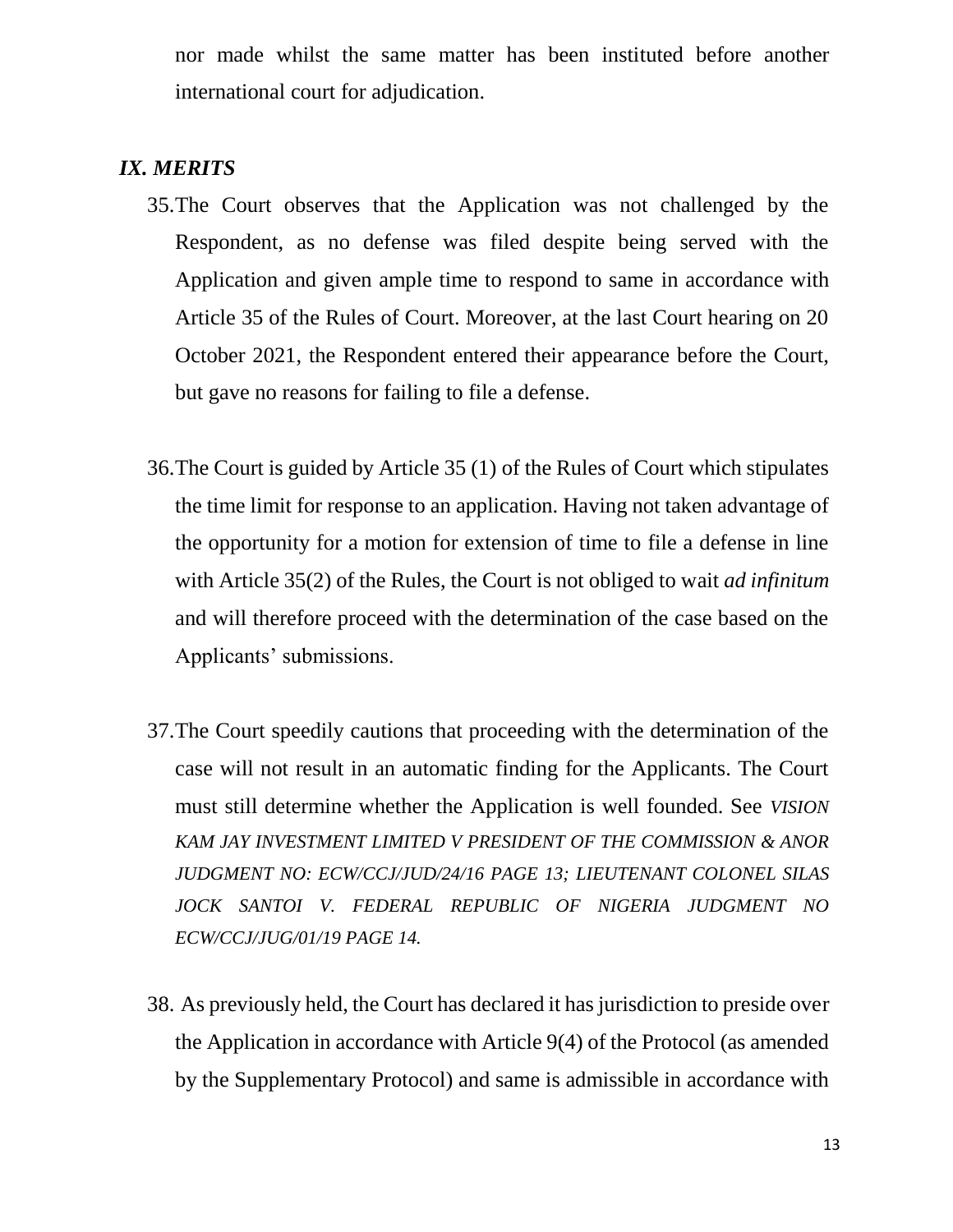Article 10(d) (i) and (ii) of the same Protocol as it relates to the Current Applicant. In that wise, the Court will therefore proceed to analyse the merit of the application despite the Respondent's failure to file a defense.

 $******$ 

39.The summary of the facts as alleged by the Applicants are as follows;

- That the Edo State Government via a public announcement on 14 May 2021 banned the gathering of members of a Nigerian Women Society. Exhibit H in support of this allegation states that "all activities of the National Council of Women Societies in Edo State, including the proposed State Chapter elections, are hereby suspended indefinitely until pending issues are resolved."
- That the rally planned by the Applicants for 28 March 2021 to protest the hike in fuel prices, sachet water and cement and its link with monopoly was disrupted by the Respondent's security forces, that is, the police, Department of State Security Services (DSS) and the Nigeria Security and Civil Defence Corps (NCDC) who locked them inside the premises of the Museum for hours.
- That other members who arrived later were locked out and not allowed to enter the premises.
- That this action by the security forces of the Respondent frustrated the Applicants' planned rally as they were prevented from reaching their target audience.
- That the Respondent failed in their obligation to offer the necessary facilities and eliminate existing obstacles to the attainment of the right to association and assembly.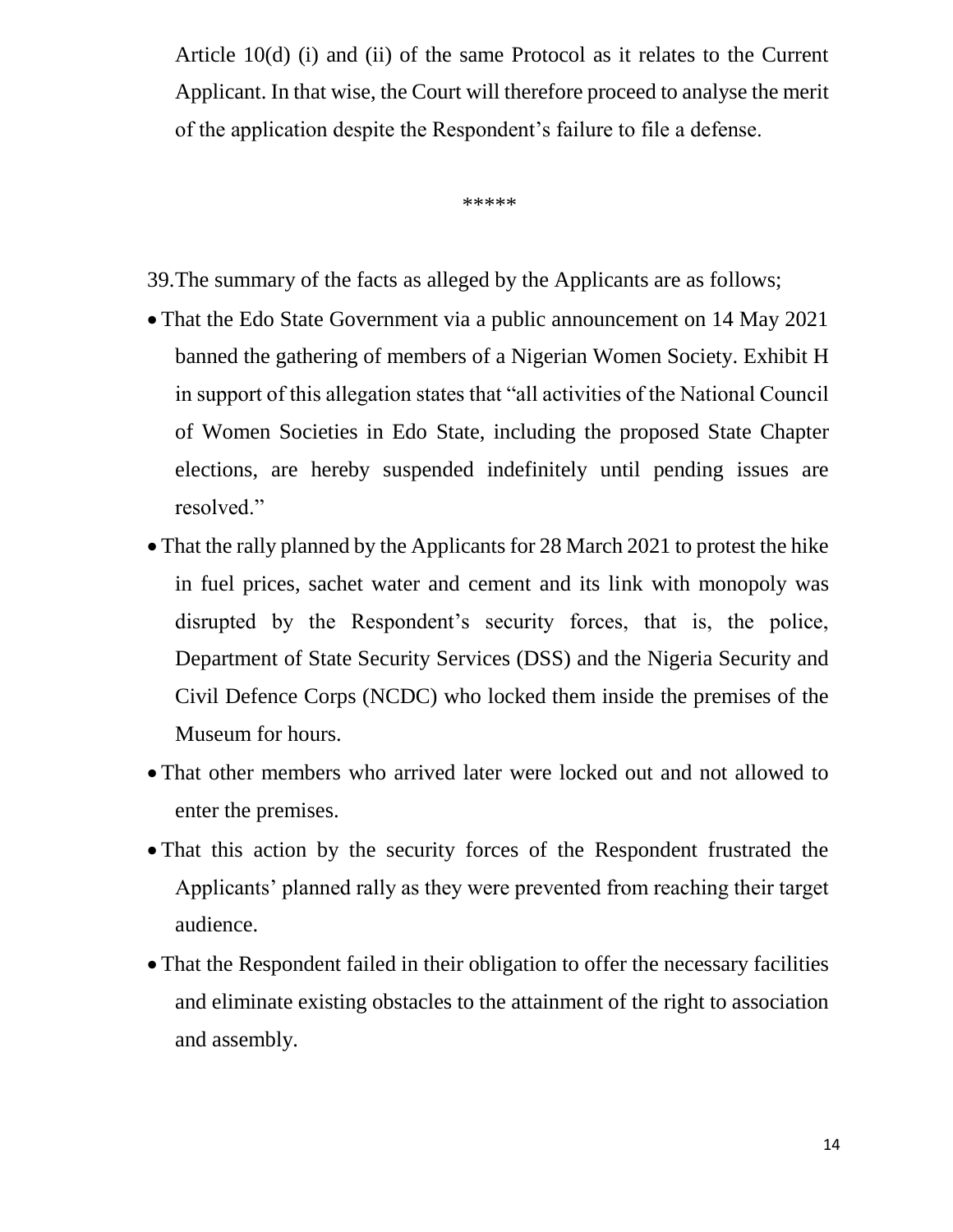- That the limitation on assembly and association in Edo State is overly broad and vague and that the ban of their activities is not specific with a precise nature of assembly and not limited to a duration necessary to achieve any legitimate aim.
- In conclusion the Applicants submit that the Respondent violated their right to freedom of association and assembly under Articles 10 and 11 respectively of the African Charter. They claim the reliefs in paragraph 17 (i-iv) Supra.

#### **Analysis of the Court**

- 40.Ahead of analyzing the substantive rights allegedly violated by the Respondent, the Court considers it expedient to first address the *raison d'etre* for making the Federal Government of Nigeria the Respondent in this matter where the alleged human rights violation was carried out at the behest of the Government of Edo State.
- 41.In addressing this issue, the Court recalls that it has in a plethora of cases reiterated the principle of state responsibility under international law whereby a State Party to international human right instruments is held responsible for the violation of the rights of its citizens by the conduct of any of its organ empowered to exercise elements of governmental authority. Such organ having acted in that capacity, shall be considered as an act of the State under international law even if, in the particular case, the organ exceeded its competence according to internal law or contravened instructions concerning its activity. See *TIDJANE KONTE & ANOR V. REPUBLIC OF GHANA (2014) CCJELR PAGE 131, PARAGRAPH 38.*
- 42.This principle was further expatiated by the Court when it held that*"…a Member State as an abstract entity must necessarily act through its organs*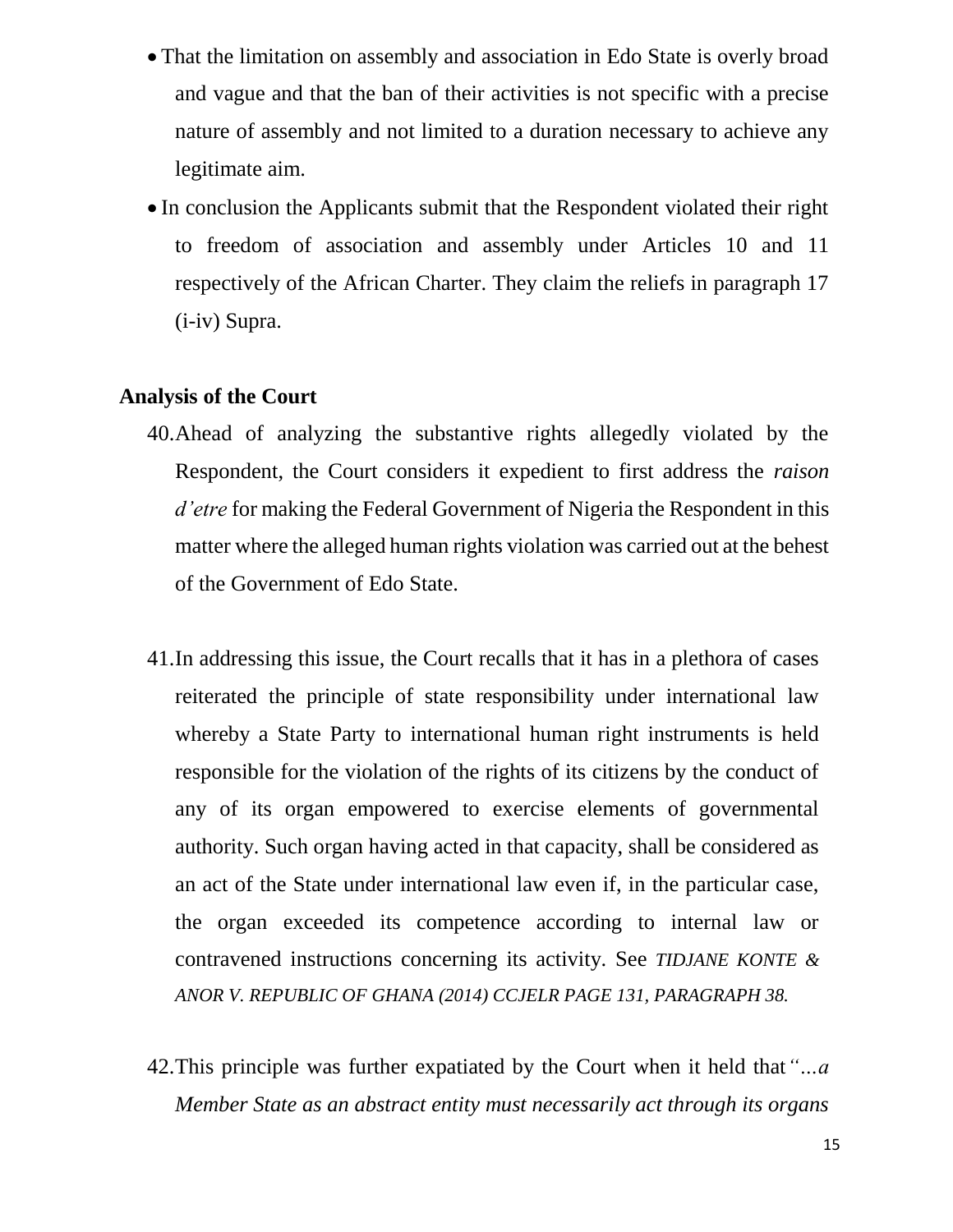*made of human beings, its responsibility when questioned must a fortiori encompass the organs acting on its behalf. Thus, for the purpose of International law, though the State consists of different organs with different functions it is treated as a unit so that the action of any of these organs is considered the action of that single legal entity…" COL. MOHAMMED SAMBO DASUKI (RTD) V THE FEDERAL REPUBLIC OF NIGERIA ECW/CCJ/JUD/23/16 PAGE 28; AIRCRAFTWOMAN BEAUTY IGBOBIE UZEZI V THE FEDERAL REPUBLIC OF NIGERIA APPLICATION NO: ECW/CCJ/APP/32/2019; RULING NO. ECW/CCJ/RUL/01/21 PARAGRAPH 40.*

- 43.In the instant case, the Government of Edo State, being one of the federating states of the Respondent, its actions which allegedly violated the rights of the Applicants will be attributed to the Respondent in accordance with the principle of State responsibility under international law.
- 44.With this clarification, the Court will now proceed with its analysis of the merits of the Application.

#### *Alleged violation of the right to freedom of association*

- 45.Article 10 of the African Charter guarantees the right to freedom of association. It provides:
	- 1. *Every individual shall have the right to free association provided that he abides by the law*.
	- *2. Subject to the obligation of solidarity provided for in Article 29, no one may be compelled to join an association.*
- 46.The alleged violation of the right to association is premised on the indefinite suspension of the activities of the National Council of Women's Societies by the Edo State Government. All Applicants including the first Applicant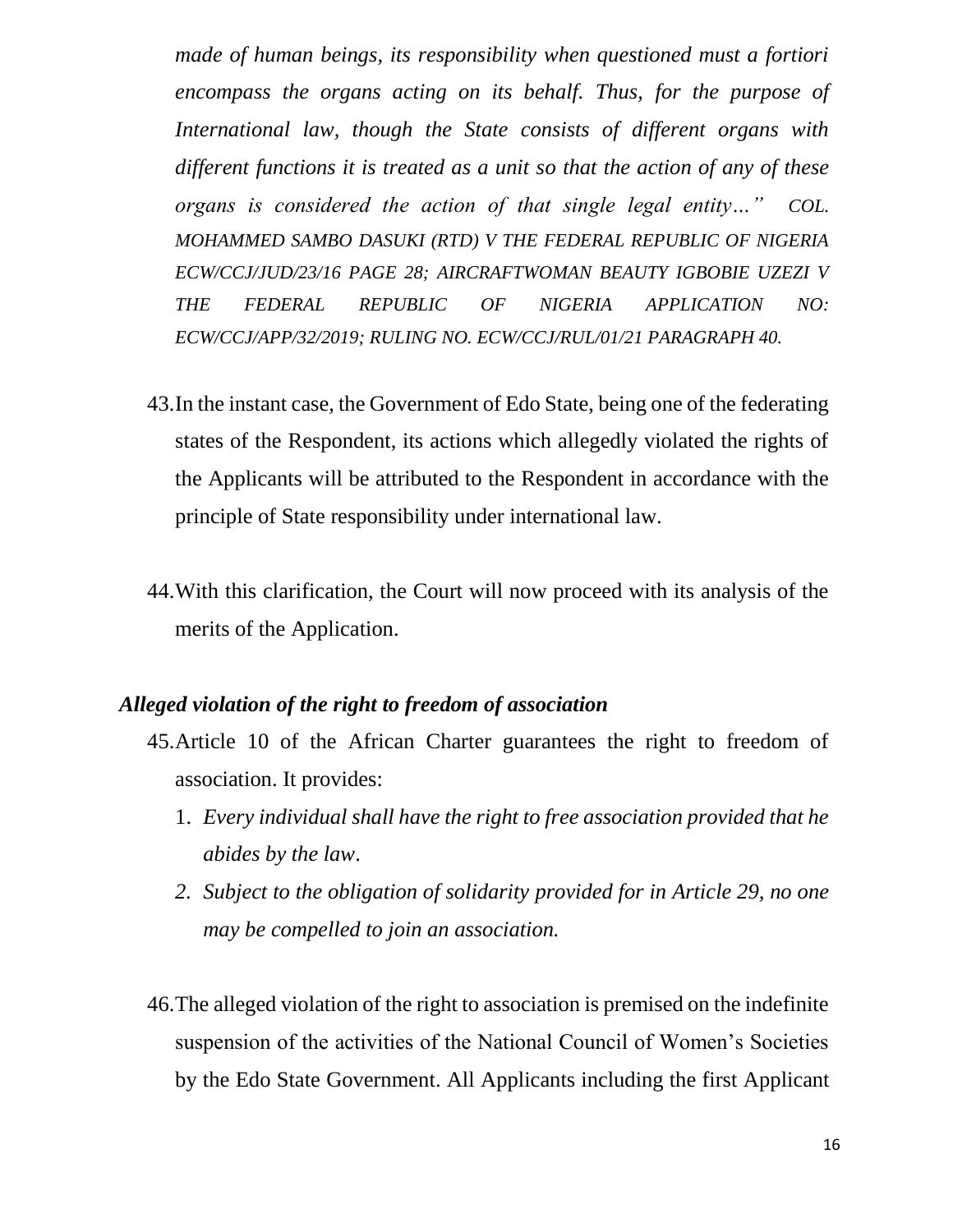are parties to this allegation. The status of the first Applicant has already been settled as being an improper party in respect of the allegation of the violation of this right.

- 47.Regarding the Current Applicants, being individuals, they are within the contemplation of Article 10 of the Charter as proper parties and are therefore qualified to bring an action for the violation of their guaranteed right to association. However, there must be established a nexus between the Current Applicants and the alleged violation to justify a claim of being victims of the Respondent's action of suspending the activities of the Society. In other words the Current Applicants must prove they have the locus standi to institute the matter. In this regard the Court held thus: *"the strict application of locus standi denotes that a Plaintiff wishing to sue must have sufficient interest in the subject matter in order to have a standing to litigate same.*" *FEDERATION OF AFRICAN JOURNALISTS & 4 ORS V. REPUBLIC OF THE GAMBIA ECW/CCJ/JUD/04/18 PAGE. 17;* See also *EBERE ANTHONIA AMADI & 3 ORS V. THE FEDERAL GOVERNMENT OF NIGERIA JUDGMENT NO ECW/CCJ/JUD/22/19 PAGE. 13.*
- 48.The Court is replete with decisions to the effect that only victims who have suffered personal damages due to the violation of their human rights can access the Court. "*To plead a case before this Court one must have suffered a personal harm...." REGISTERED TRUSTEES OF THE SOCIO-ECONOMIC RIGHTS & ACCOUNTABILITY PROJECT (SERAP) V THE FEDERAL REPUBLIC OF NIGERIA AND 1 OR ECW/CCJ/JUD/19/16 PAGE 23.* This obviously exempts cases of indirect victims.
- 49. Furthermore, *"In order to substantiate an action concerning the violation of human rights, it is necessary that the applicant be a victim and that the*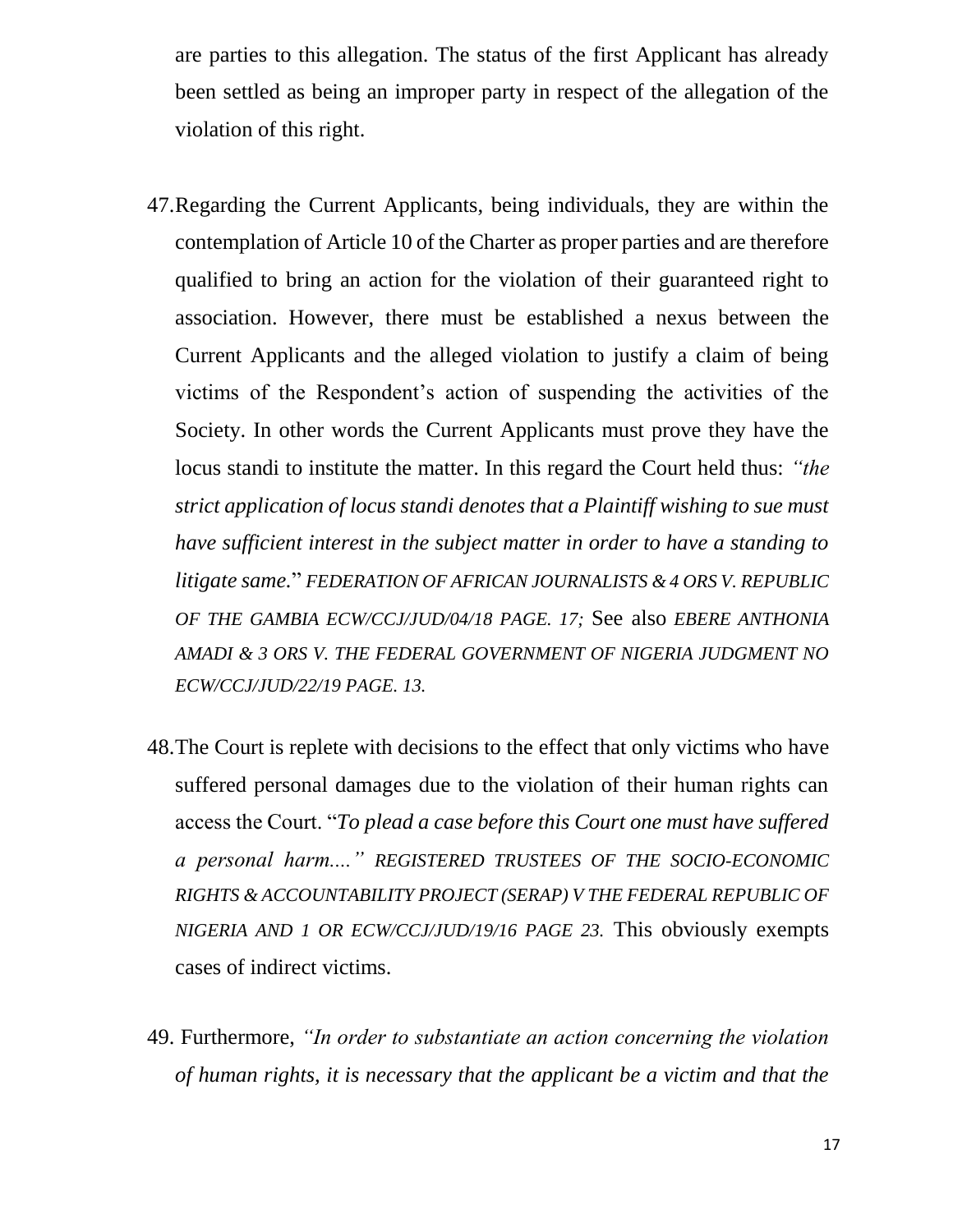*Respondent State be responsible for the alleged violations. Therefore, the essential criterion for human rights complaint is that the applicant is a victim of the human rights violation and that the applicant must prove his or her locus standi in the case. TAHIROU DJIBO & 3 ORS V. THE REPUBLIC OF NIGER ECW/CCJ/JUD/13/2020 PAGE 25.* See also *INCORPORATED TRUSTEES & 11 ORS V FRN & 2 ORS -ECW/CCJ/JUD/18/16 PAGES 16-17.*

- 50.In the instant case, the Court is unable to find any evidence to support the Current Applicants' membership of the said Women Society that establishes the existence of a relationship with the Society neither is there a proof of any damage suffered by the alleged ban of the activities of the said Society. The Current Applicant have therefore not established that they are victims of the conduct of the Respondent.
- 51.Furthermore, it is interesting to note that the National Council of Women's Societies who is the alleged victim is not even a party to this action. It is trite that only parties to an action can benefit from an award of reparation for an alleged violation. The Court is of the considered opinion that the Current Applicants are mere meddlesome interlopers.
- 52.In view of the analysis above, the Court holds that the Current Applicants have not established any locus standi to bring an action for the violation of the right to association of the National Council of Women's Societies. The application in this wise is hereby dismissed.

#### *Alleged violation of the right to assemble freely*

53.The Applicants allege that on 28 March 2021, they assembled at the Museum Grounds to coordinate the rally planned to protest the hike in fuel prices, sachet water and cement and its link with monopoly. That the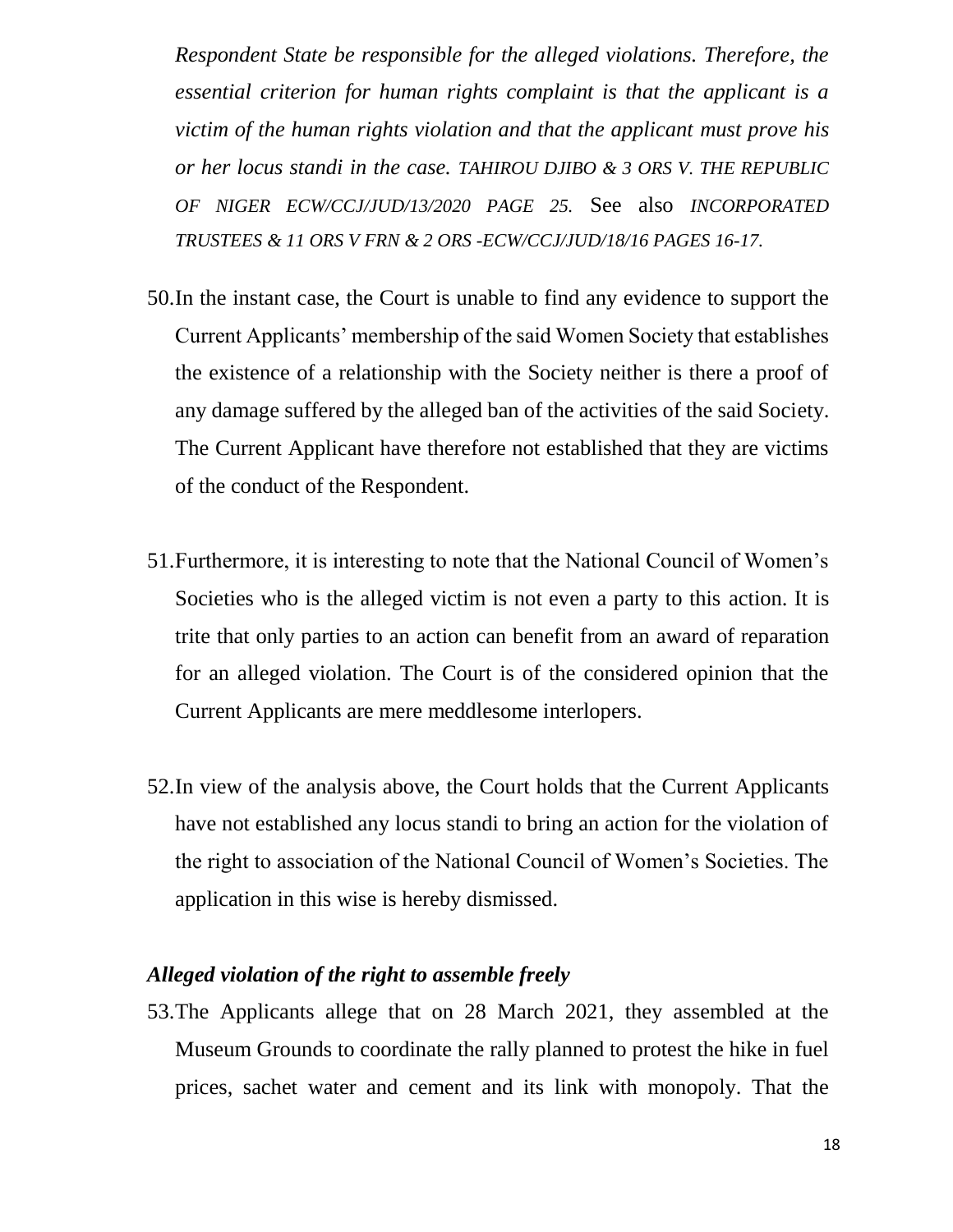Respondent's security forces, that is, the police, Department of State Security Services (DSS) and the Nigeria Security and Civil Defence Corps (NCDC) locked them inside the premises of the Museum for hours while those who came later were not allowed to enter the premises. This action of the security forces of the Respondent frustrated the Current Applicants' planned rally having been prevented from carrying out the lawful protest. Exhibits B, C, D, E, F & G.

54.They conclude that the Respondent is in violation of their rights to peaceful assembly as provided in the African Charter, the ICCPR and Constitution of the Federal Republic of Nigeria, the ACHPR Guidelines on Freedom of Association and Assembly in Africa 2017 and Guidelines for the Policing of Assemblies by Law Enforcement Officials in Africa 2017.

#### **Analysis of the Court**

- 55.As earlier held, this analysis is only in respect of the second to fourth Applicants who are now referred to as the Current Applicants.
- 56.Article 11 of the African Charter guarantees the right to freely assemble with others. It provides thus: *"Every individual shall have the right to assemble freely with others. The exercise of this right shall be subject only to necessary restrictions provided for by law, in particular those enacted in the interest of national security, the safety, health, ethics and rights and freedoms of others."*
- 57. The right to freely assemble is also guaranteed under Article 8 of the African Charter on the Rights and Welfare of the Child; Article 20(1) of the Universal Declaration of Human Rights, Article 21 of the International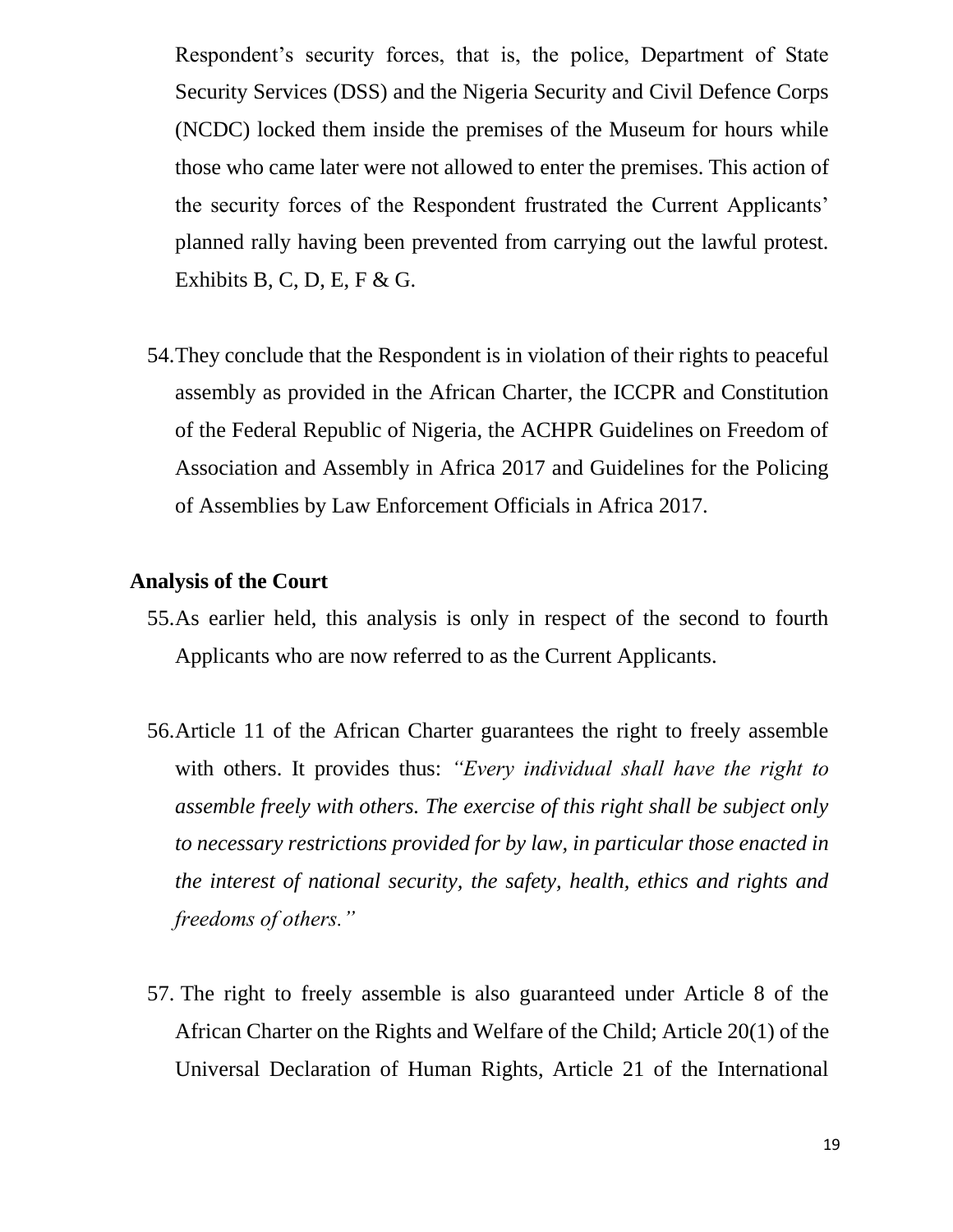Covenant on Civil and Political Rights, and Article 15 of the International Convention on the Rights of the Child.

- 58.The ACHPR Guidelines on Freedom of Association and Assembly in Africa defines Assembly as follows: "*Assembly refers to an act of intentionally gathering, in private or in public, for an expressive purpose and for an extended duration. The right to assembly may be exercised in a number of ways, including through demonstrations, protests, meetings, processions, rallies, sit-ins, and funerals, through the use of online platforms, or in any other way people choose*."(Paragraph 3).
- 59.The right to assembly is a fundamental right in a democratic society and can only be restricted under certain circumstances. Any restriction to the right to freely assemble must be prescribed by law, necessary and proportionate for the purposes of protecting national security or public safety, preventing disorder or criminal activities, protecting the health or morals of the public, or protecting the rights and freedoms of other people. See also European Court of Human Rights' *Guide on Article 11 of the European Convention on Human Rights- Freedom of Assembly and Association, paragraph 53*.
- 60.A fundamental principle in interpreting the right to assembly is the presumption in favor of the right, this means that there shall be a presumption in favor of the exercise of the right to freely assemble. States must not only safeguard the right to assemble peacefully but also refrain from applying unreasonable indirect restrictions upon the right. *DJAVIT AN V. TURKEY (APPLICATION NO. 20652/92) JUDGMENT OF 20 FEBRUARY 2003.*
- 61.Any legal framework put in place or other steps taken relative to the rights to freedom assembly shall have the primary purpose of enabling the exercise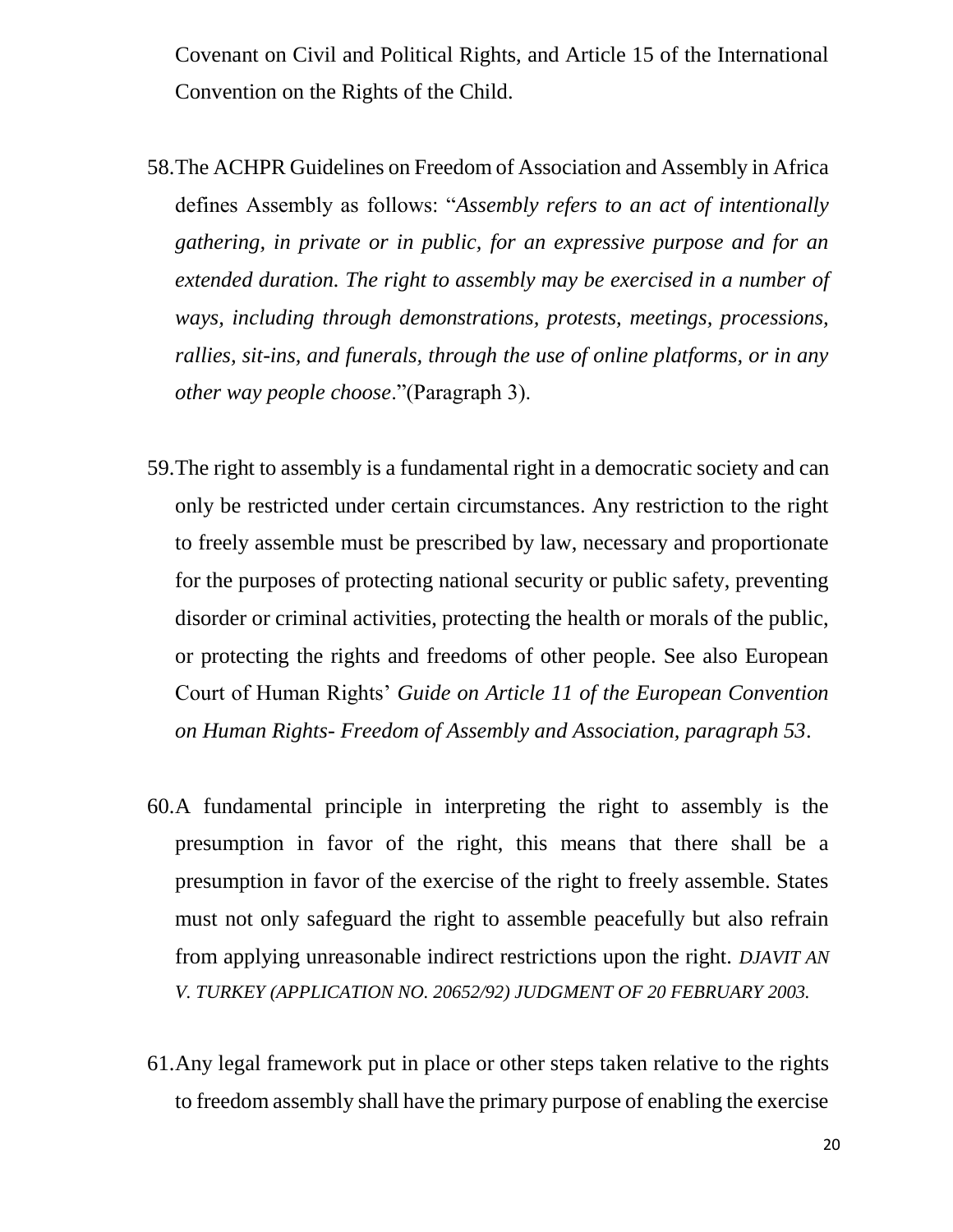of the rights and not to restrict it. See *ACHPR Guidelines on Freedom of Association and Assembly in Africa,* paragraph 71. This invariably means that a positive obligation is placed on the State to ensure that the right to assembly is effectively exercised.

- 62.It is also pertinent to state that *"participating in and organizing assemblies is a right and not a privilege, and thus its exercise does not require the authorization of the state. A system of prior notification may be put in place to allow states to facilitate the exercise of this right and to take the necessary measures to protect public safety and rights of other citizens*." See *ACHPR Guidelines, P*aragraph 71 (Supra). *AMNESTY INTERNATIONAL AND OTHERS V. SUDAN, COMMUNICATION. NOS. 48/90, 50/91, 52/91 AND 89/93 (1999), PARAGRAPHS. 81-82.*
- 63.Furthermore, lack of notification prior to an assembly does not render such an assembly illegal, and isolated acts of violence does not render an assembly as being non-peaceful. See ACHPR Guidelines paragraph 71 (Supra). The import of these principles is that great latitude is conferred on citizens in the enjoyment of their right to freely assemble while a greater responsibility is imposed on State to permit the enjoyment of the right with minimal restraint.
- 64.In the instant case, the Current Applicants alleged that they gathered together at the Museum in Benin Edo State to commence a protest against the hike in the price of petrol and cement. Unfortunately the security forces comprising the Police, Department of State Security Services, the National Civil Defence Corps and local vigilante group locked them in in the premises of the Museum Ground wherein they assembled to plan their rally, thereby preventing them from continuing with their arrangement or even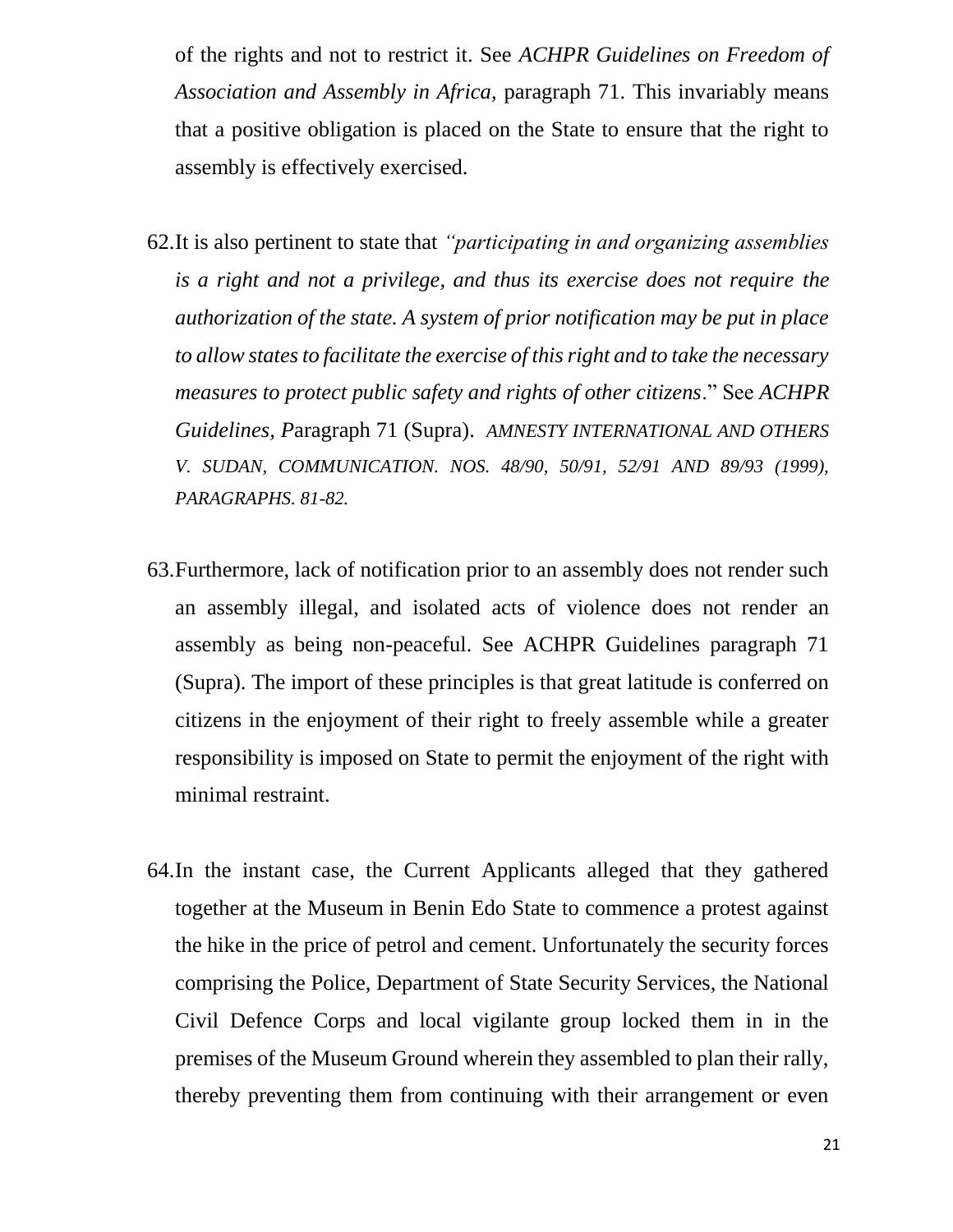exiting of the premises. Others who arrived later were equally locked out. They further alleged that in so doing the security personnel prevented the Applicants from carrying out the objective of their gathering to protest the issues of concern earlier stated. This fact is supported by Exhibits B, C, D, E, F, & G.

- 65.The Court ahead of determining the alleged violation must be convinced of the veracity of the facts alleged as same must be proved. *ECW/CCJ/JUD/02/18 FESTUS A.O. OGWUCHE V.FEDERAL REPUBLIC OF NIGERIA PAGE 33* and *ECW/CCJ/JUD/01/20 OUSAINOE DARBOE & 31 ORS v. THE REPUBLIC OF GAMBIA, PAGE 23.*
- 66.As earlier stated, even though the Respondent failed to file a defense despite being informed of the case, nevertheless, all facts deposed to by the Applicant must be proved to the satisfaction of the Court. It is therefore imperative for the Current Applicants to prove that they indeed gathered at the venue cited and that the named security agents prevented them from fulfilling their objective of a peaceful protest.
- 67.One of the methods of establishing the occurrence of events such as in the instant case is either by oral testimony of the parties, verified video recording or media reportage which aligns with the pleadings of the Applicants. In this wise the Applicants submitted Exhibits B, C & D (photographs at the scene of the event) and Exhibits E, F,  $\&$  G (Media Reports of Daily Trust, Sun news online and Vanguard News)
- 68.Regarding the photographs attached to the Application, the Court considers that having had no prior physical identification of the Applicants to allow a comparison with individuals in the photographs, it is unable to give any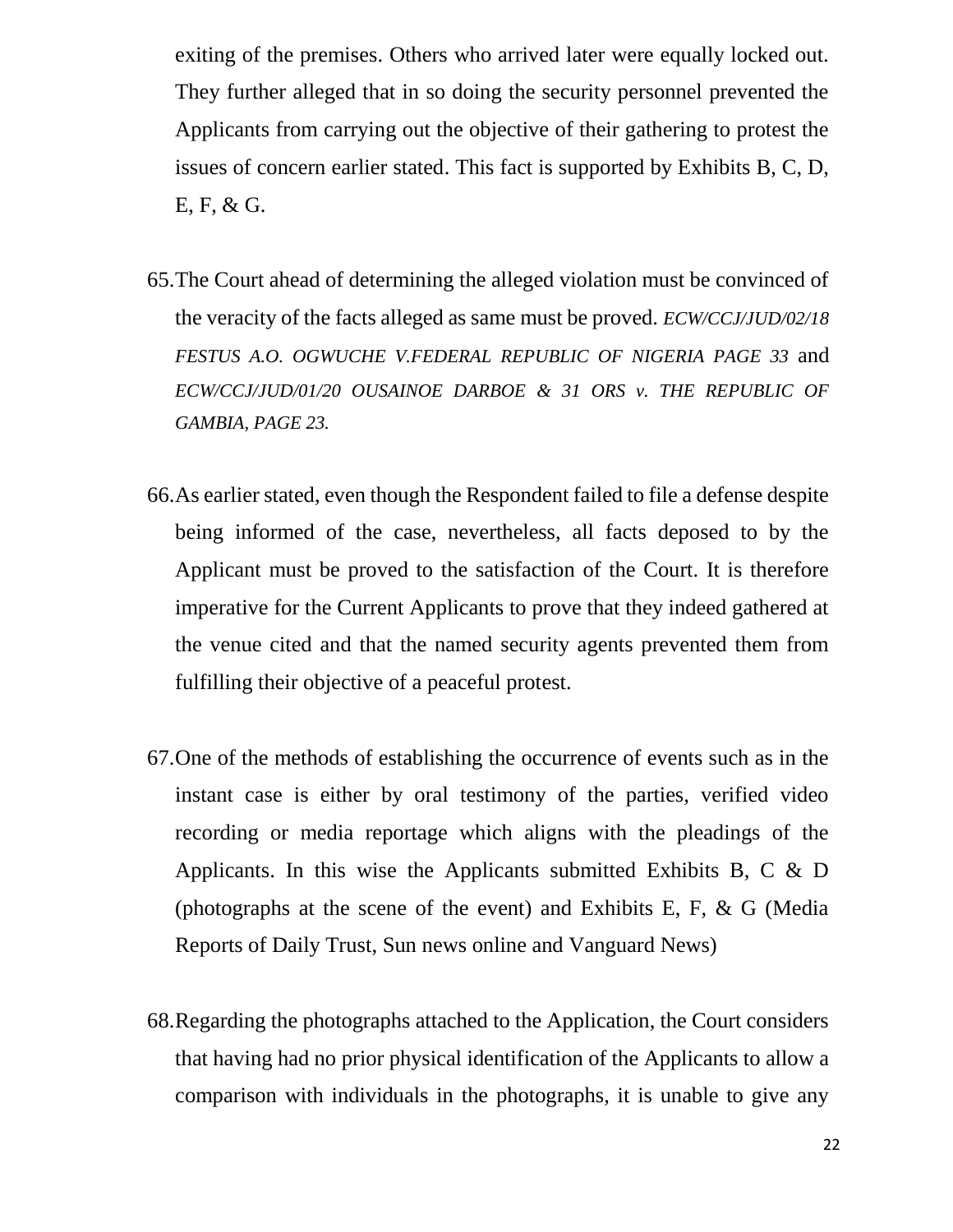probative value to the photographs pleaded. The Court therefore rejects the photographs as evidence that the Applicants participated in the rally and were locked up within the premises of the Museum Grounds.

Exhibits E, F, & G, are media reports of the Daily Trust, Sun News and Vanguard News online respectively, relevant excerpts of which are reproduced hereunder:

Daily Trust of 30 March 2021 – *"There was mild drama on Monday as a combined team of security agents numbering over 100 prevented a coalition of civil society organisations, students and youth groups from protesting the hike in the price of cement in Benin City, the Edo State capital.*

*The protesting group converged on the premises of the national museum in Benin City to hit the street but security personnel comprising of Nigeria Police, Department of Security Services (DSS), and Nigerian Security Civil Defence Corp (NCDC) and local vigilante group, shut the gate of the museum against the protesters.* 

*Residents, including staff who have businesses to carry out within the premises were also shut out.*

*Addressing journalists, Comrade Kelly Osunbor said the protest was to draw the attention of the government and concerned authorities to the plight of Nigerians occasioned by the recent hike in the price of cement and petrol."*

Vanguard News Nigeria of 29 March 2021 *– The Police in Edo State Monday confined hundreds of civil society groups, which have gathered at the museum ground in Benin City to protest recent hikes in cement and petroleum products.*

*One of the leaders of the protesters and former president of Students Union Government of the University of Benin Osemudiamen Ogbidi, demanded*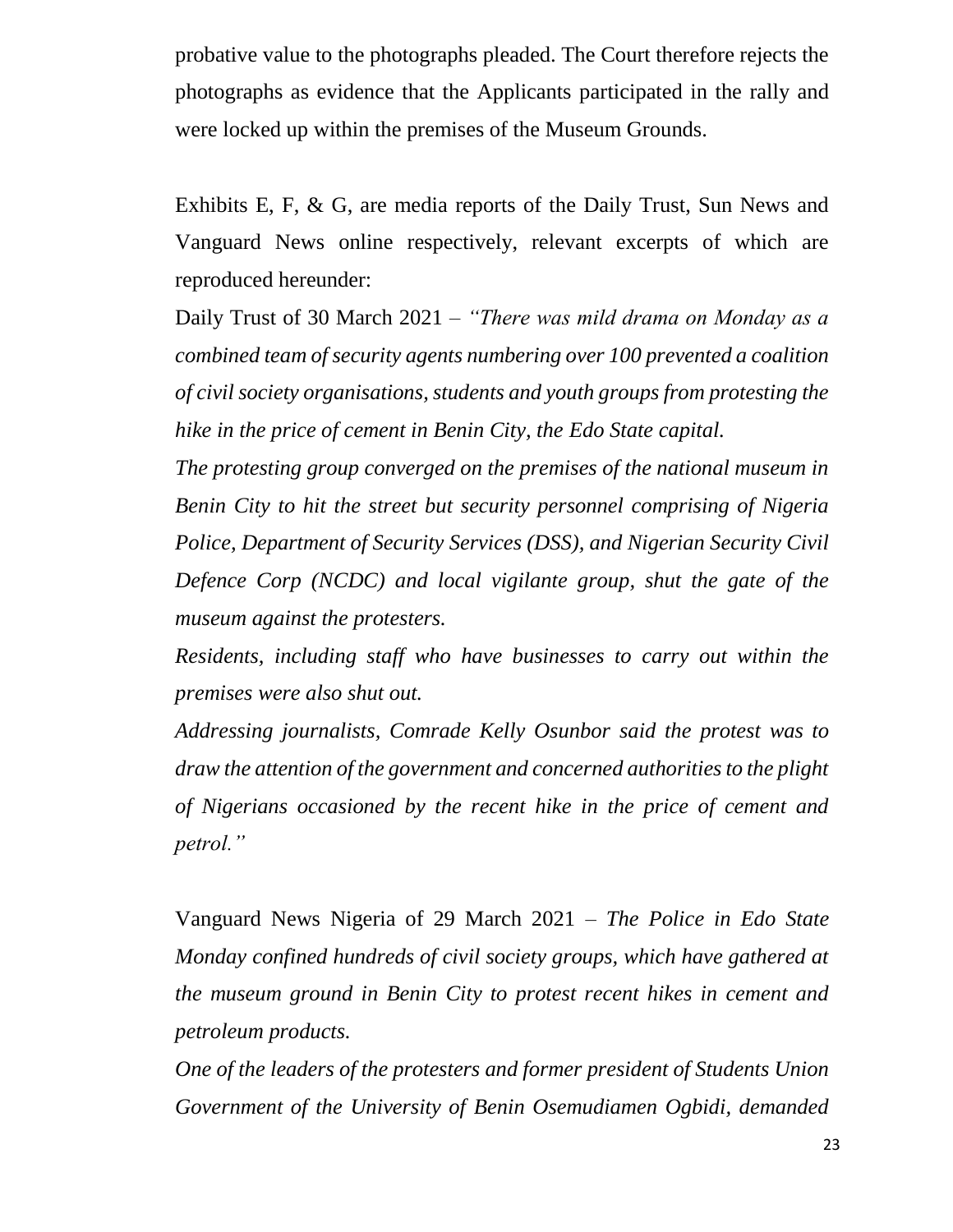*that the government set up a task force within fourteen days to look into their grievances of checking the increase in the commodities.*

*Other civil society leaders in the protest like Kola Edokpayi, Kelly Omokaro also unanimously passed a vote of no confidence on the state Commissioner of Police Mr Phillip Ogbadu who allegedly deployed his officers to do the bidding of higher powers."*

*Edokpayi said "The Commissioner of Police is supposed to be a knowledgeable man but has belittled himself before us, you can see the padlock, he ordered his men to lock us inside the museum ground, he has imprisoned us illegally."* 

- 69. The report of Sun News online of  $29<sup>th</sup>$  March 2021, is also similar to the above reproduced reports, thereby confirming elements found in the facts narrated by the Applicants like the date, venue and incident that occurred on the day of the protest.
- 70.The Court, upon review of the media reports (Exhibits E, F & G), notes that as it concerns the venue, all three media reports confirmed that the incident occurred at the Museum Grounds in Benin City, Edo State as alleged by the Applicants.
- 71.The organizers of the rally were named as Comrade Kelly Osunbor Omokaro, Kola Edokpayi and Osemudamen Ogbidi who are also the second, third and fourth Applicants respectively in the instant Application.
- 72.The media reports also named the security agents who prevented the rally as the Nigeria Police, Department of State Services, Nigeria Security and Civil Defence Corps (NSCDC) and vigilante groups which aligns with the narration of the Applicants.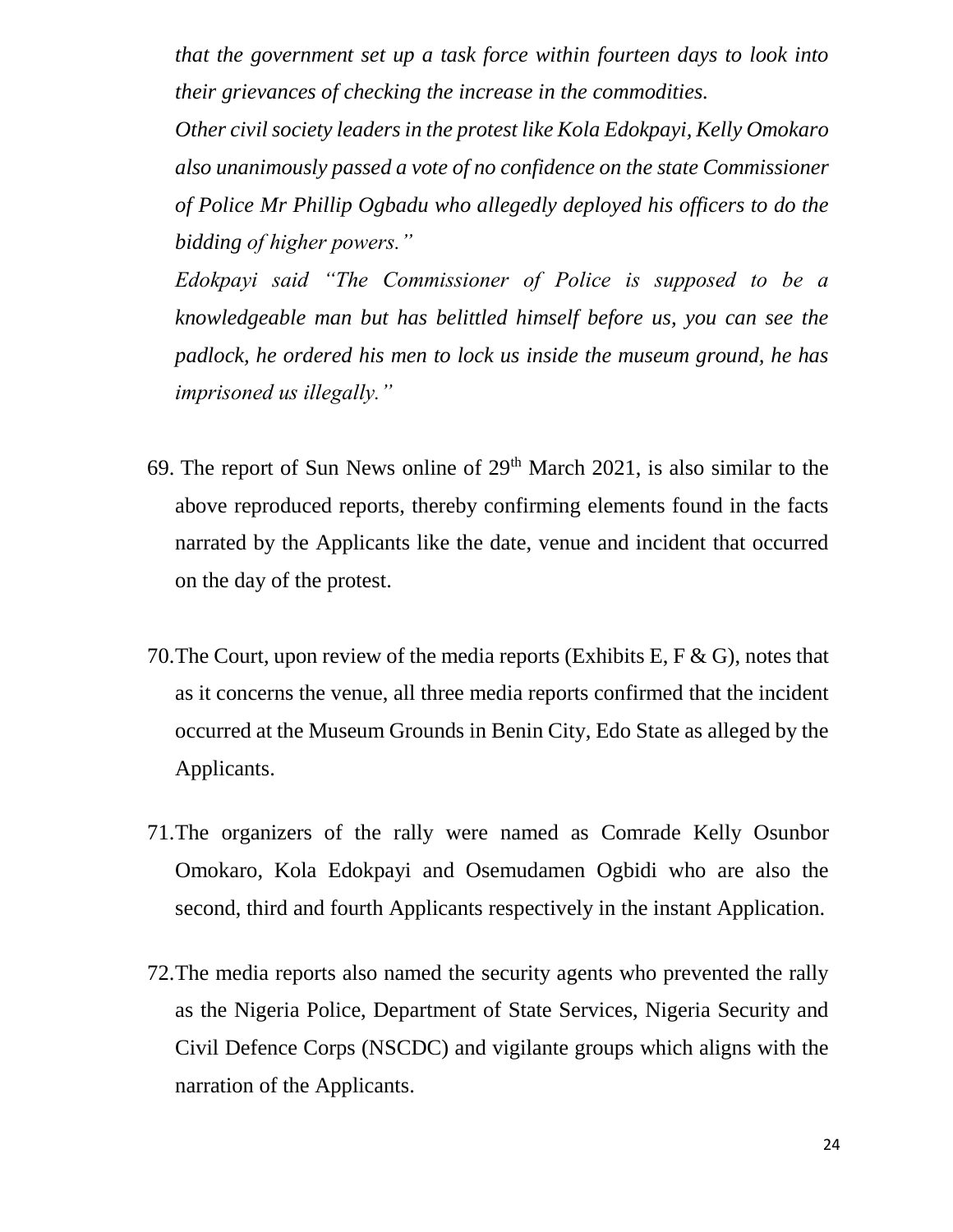- 73. Finally the media reports confirm the Applicants' allegation that the above named security agents locked up the protesters in the Museum premises, whilst those outside were prevented from entering the venue.
- 74.The above facts support the Current Applicants' narration of the alleged events and the Court is therefore satisfied that they have proved that they indeed gathered at the Museum on the date alleged and that security agents disrupted and prevented the protest from going on.
- 75.Having established that the facts as alleged by the Applicants have been proved, the Court will now proceed to examine the alleged violations to determine whether same have equally been proved
- 76. As earlier stated, the right to freely assemble though guaranteed by Article 11 of the Charter is not absolute and provides thus, "...*The exercise of this right shall be subject only to necessary restrictions provided for by law, in particular those enacted in the interest of national security, the safety, health, ethics and rights and freedoms of others."*
- 77. As also earlier stated, the purpose of any interference by Government is to facilitate and not to prevent or restrict the right, as steps taken relative to the rights to freedom of assembly shall have the primary purpose of enabling the exercise of the rights and not to restrict it- *paragraph 71 of the ACHPR Guidelines on Freedom of Association.*
- 78.The pleadings of the Applicants did not indicate the reason given by the security agents for interfering with and dispersing the gathering. It is however, their contention that the Respondent failed to promptly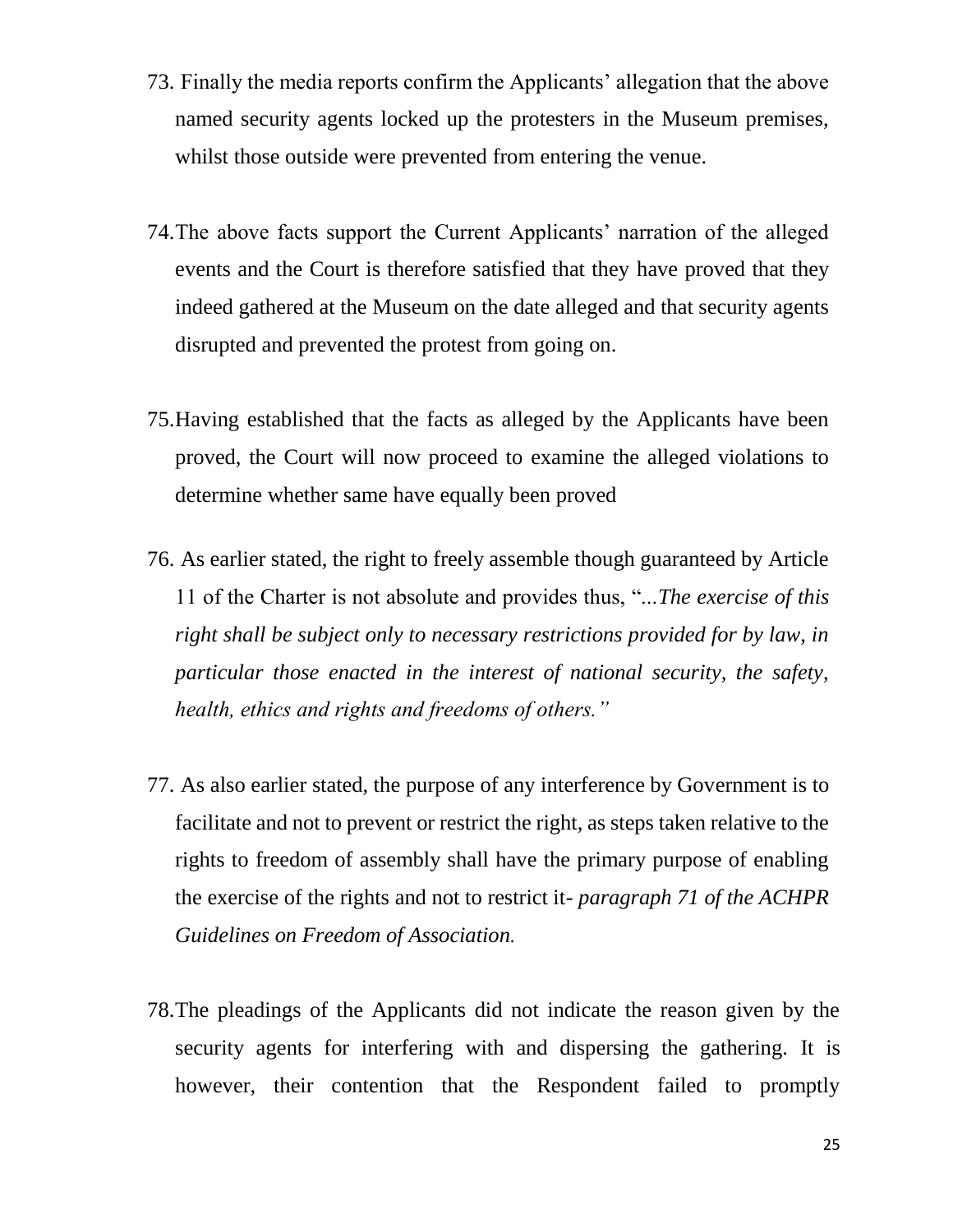communicate the decision prohibiting the assembly to the Applicants and the grounds for the lock out were not made clear, it was overly broad and vague as it was not specific in regards to the nature of the assembly nor the duration.

- 79.While these assertions indicate that some reasons were given for the lock-in by the Respondent, the Applicants did not provide details to enable the Court to decide whether the reasons as alleged were indeed vague, broad, nonspecific and not in accordance with the law thus amounting to the violation of the right to peaceful assembly.
- 80. The Court recalls again that the Respondent failed to defend this action. If they were justified as provided by law to disrupt the gathering, the Court has no such record and is precluded from making a case for them. In the absence of information from the Respondent, the Court must give credence to the facts submitted by the Applicants which is to the effect that the reason given by the Respondent to interfere with the gathering was unjustified as it was not in accordance with the law.
- 81.Furthermore, there is no evidence to prove that the action of the security personnel was in consonance with the restrictive clause in the Article that proves that the action was in pursuance of a legitimate aim. The Court has no record that it was aimed to protect national security or public safety, or to prevent disorder or criminal activities, protect the health or morals of the public, or protect the rights and freedoms of other people.
- 82. The action of the security forces was clearly not to facilitate or enable the exercise of the right of the Current Applicants to freely assemble as envisaged in the Guidelines, rather it prevented them from exercising their fundamental right to protest, thereby violating same. The Court therefore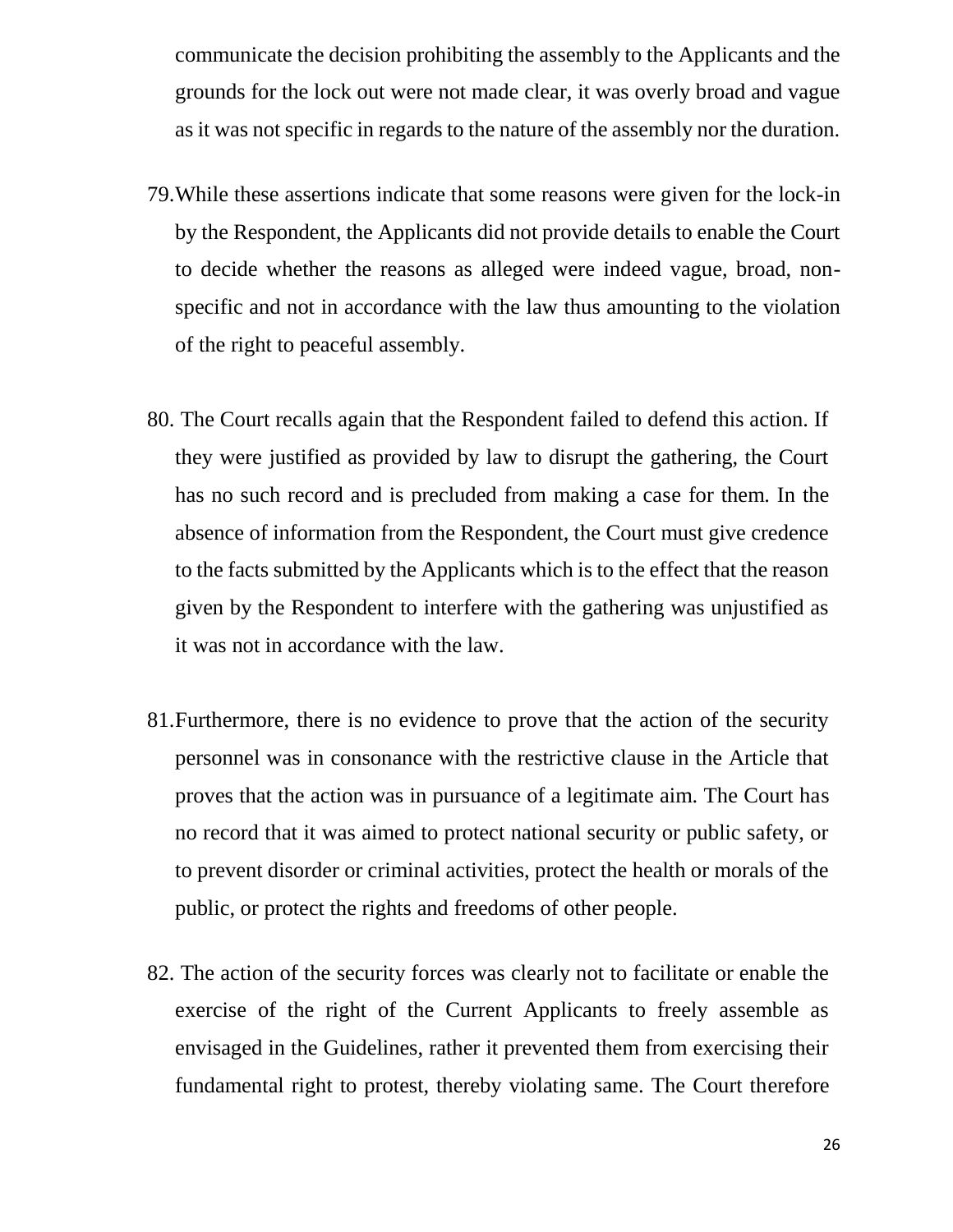holds that the interference by the Respondent was not in accordance with the law

- 83.Additionally, the facts before the Court do not indicate that interference and lock-in was provoked by the Current Applicants neither was there evidence that the gathering was violent or disruptive or had the potential to be as the Applicants alleged they only gathered to plan the protest. This fact not being controverted is admitted by the Court.
- 84. Even where the State is justified in restricting an assembly, it is still obliged to ensure proportionality in the measures taken. As observed by the Human Rights Committee in its General Comment No. 27 "*restrictive measures must conform to the principle of proportionality; they must be appropriate to achieve their protective function; they must be the least intrusive instrument amongst those which might achieve their protective function; they must be proportionate to the interest to be protected…"*
- 85.The action of the Respondent in locking the Applicants in the premises of the Museum for hours where no violence was established is clearly overboard. The Court is of the opinion that there are other humane options available to the Respondent to disperse the Applicants without the prolonged detention. The Respondent having failed to defend this action nor avail the Court of any justification thereof, the Court finds that the restrictive measure applied by the Respondent was out of proportion and such action further violates the Applicants' rights to peaceful assembly.
- 86.The Court therefore holds that the Respondent by disrupting the gathering of the Current Applicants and locking them in for hours without justification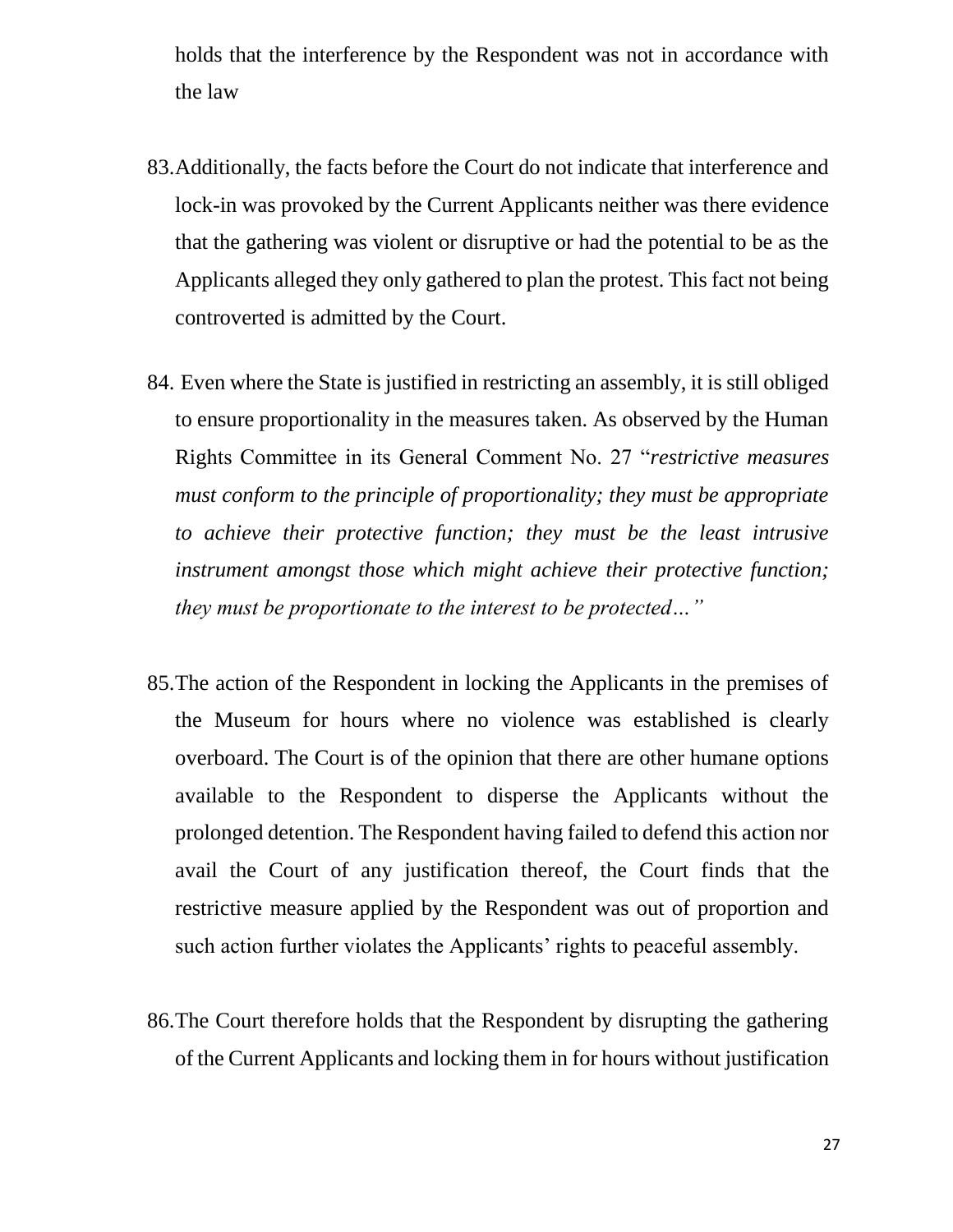violated the Current Applicants' right to assemble freely contrary to Article 11 of the African Charter.

## *REPARATIONS*

87.It is a fundamental principle of international human rights law that every right violated by a State obliges reparation. Were it not so, as observed by the African Commission on Human and Peoples' Rights, the "*rights guaranteed by the African Charter would be an empty proclamation if it was not backed by the guarantee of a right to restitution or compensation in the event of violation'*.

*[http://www.Achpr.Org/Communications/Decision/302.05/.](http://www.achpr.org/Communications/Decision/302.05/)*

- 88.In the instant case, the Court has held that there was a violation of the Applicants' rights to assembly consequently the Respondent has an obligation to provide reparation accordingly.
- 89.Reparations is an overarching term that covers all types of measures a court or human rights body may order, or a State may take, to remedy the harm caused by a violation. Such remedies should attempt to restore the victim to the original situation before the harm and/or compensate him/her for damage suffered.
- 90.This Court summed it up when it held *"A State must make full reparations for any injury caused by an illegal act for which it is internationally responsible. Reparation consists of full restitution of the original situation if possible; compensation where it is not possible or satisfactory that is, acknowledgement of or an apology for the breach, may contribute immensely to resolving wounds from the violation." MOUKHTAR IBRAHIM V. GOVERNMENT OF JIGAWA STATE & 3 ORS ECW/CCJ/JUD/12/14, PARAGRAPH*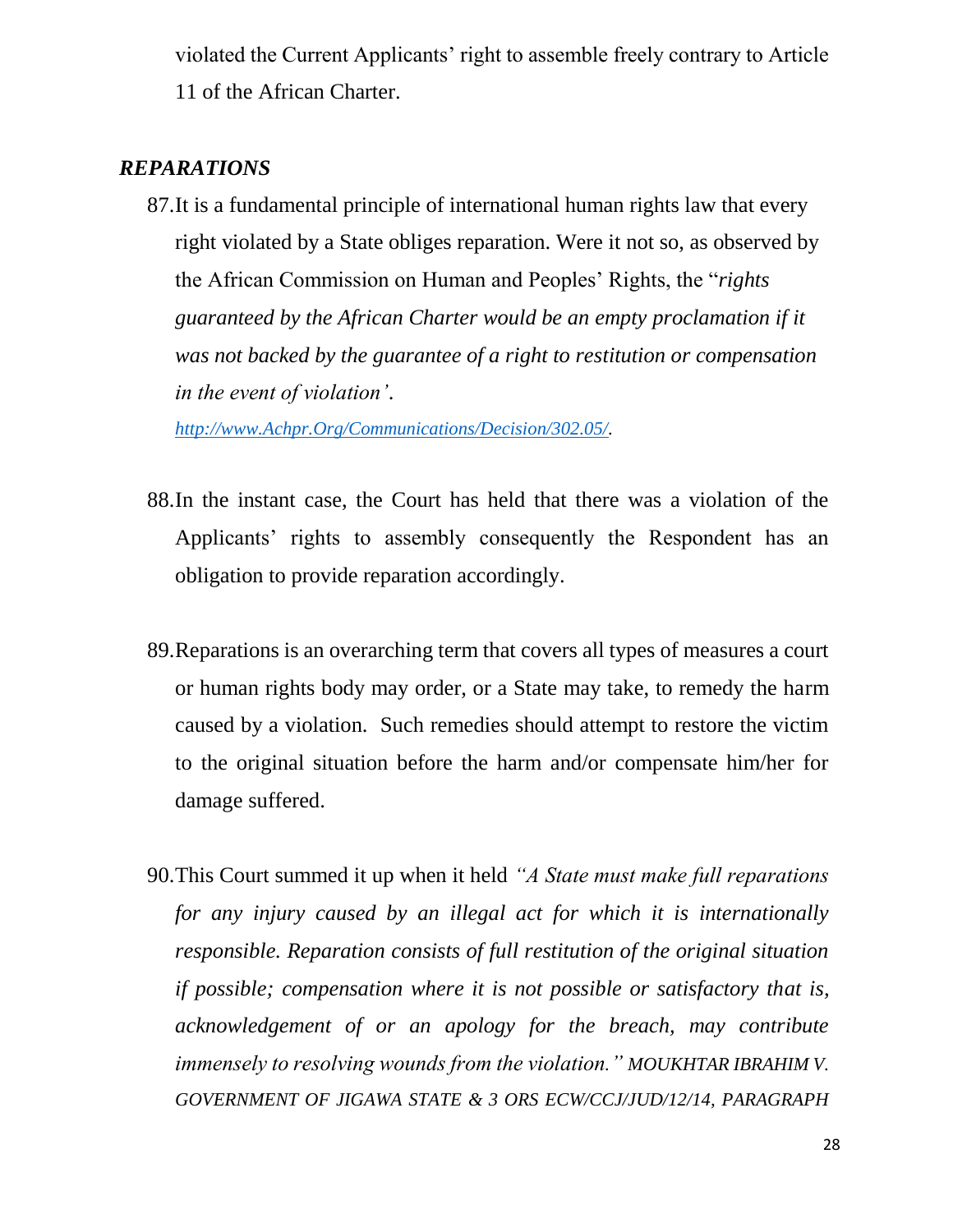*120. See also HAMMA HIYA & ANOR V REPUBLIC OF MALI JUDGMENT NO. ECW/CCJ/JUD/05/21.*

- 91. Furthermore, the (UN Basic Principles on Reparations), also provides that victims of human rights violations should be provided with full and effective reparation, which includes restitution, compensation, rehabilitation, satisfaction and guarantees of non-repetition.
- 92.The Court will now proceed to examine the reliefs sought by the Applicants to determine whether they are entitled to them.
- 93.The following are the reliefs claimed:
	- i. A declaration that the Respondent's action of banning the peaceful assembly and the disruption of the procession organized by the Applicants infringes on their rights to assemble and associate as guaranteed in Articles 10 and 11 of the African Charter and other international human rights instruments.
	- ii. A declaration that the Respondent has a duty to ensure the protection of the assembly slated for 28 March 2021 as guaranteed in Articles 10 and 11 of the African Charter and other international human rights instruments.
	- iii. A perpetual injunction restraining the Respondent or its agents or privies from issuing any ban notice, disturbing or interfering with the rights of any person or group of persons from any part of Nigeria from holding assembly or associating with themselves as a group or part of a group in pursuance of their rights as stipulated by law;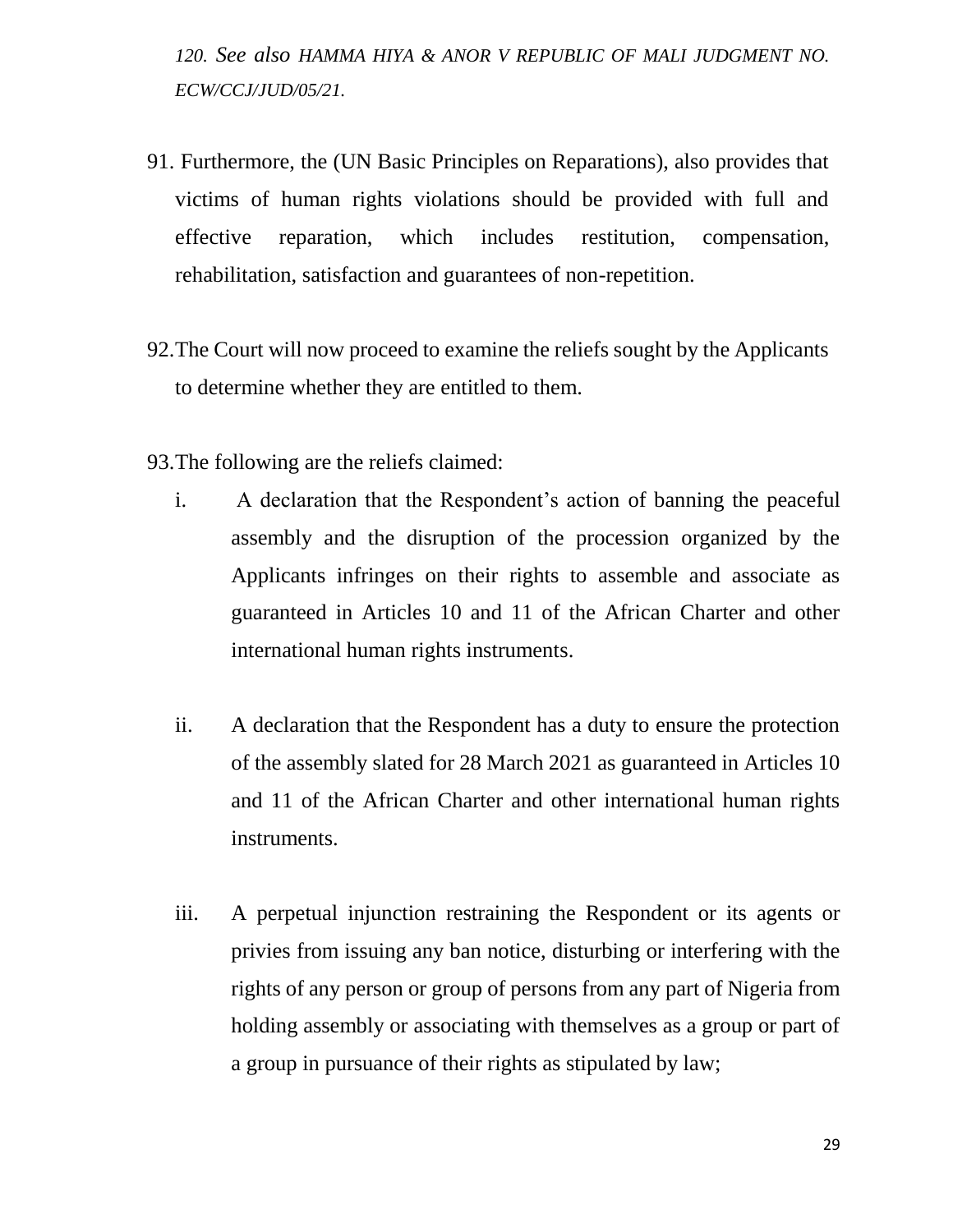- iv. An award of five hundred thousand (500,000) US Dollars as general damages and/or exemplary damages for the unlawful denial of the rights to association and assembly of the Applicants and interest therein at ten percent (10%) per month from the date of the judgment until judgment is fully liquidated against the Respondent.
- 94.With regards to relief one, having found that the Respondent violated the Current Applicants' rights to peaceful assembly, the Court declares that the Respondent is in violation of Article 11 of the African Charter.
- 95.Regarding the second relief, the Court declares that the Respondent having signed, ratified and domesticated the African Charter, has the duty to ensure the protection of the assembly of the 28 March 2021 as guaranteed in Article 11 of the African Charter and other international human rights instruments.
- 96.Regarding the third relief, the Applicants sought a perpetual injunction restraining the Respondent or its agents or privies from issuing any ban notice, disturbing or interfering with the rights of any person or group or group of persons from any part of Nigeria from holding assembly or associating with themselves as a group or part of a group in pursuance of their rights as stipulated by law.
- 97.The Court is of the considered opinion that this relief is overly broad, especially in light of the fact that there are numerous groups in the country. The Court will therefore exercise caution in granting such a broad relief which does not specifically relate to the Applicants. Hence the Court will confine its orders to the Applicants as it relates to their specific situation. Therefore, the Court orders the Respondent to refrain from preventing the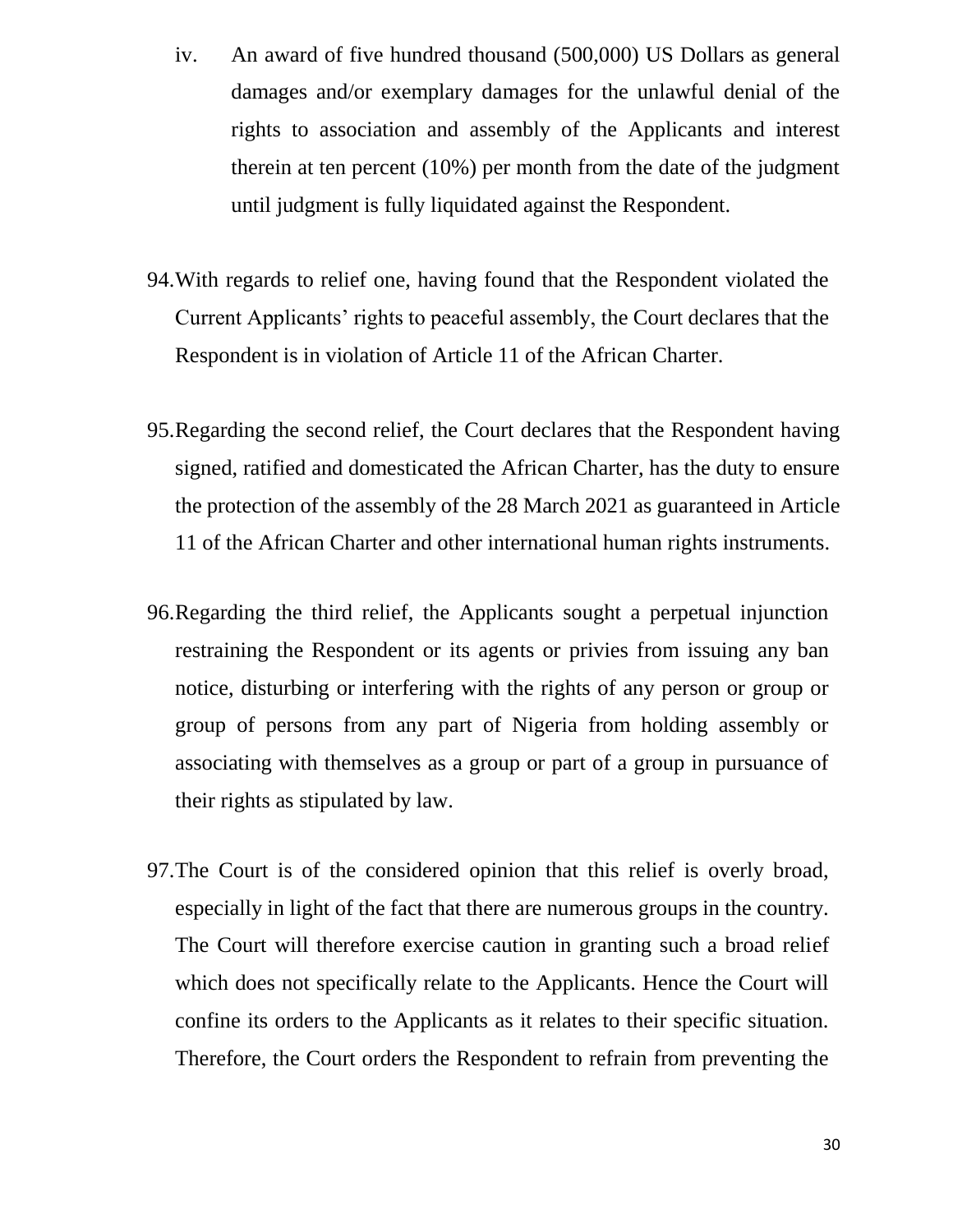Applicants from carrying out a lawful assembly except in accordance with the law.

- 98.Regarding the fourth relief, the Applicants seek compensation of five hundred thousand US Dollars (\$500,000.00) as general and/or exemplary damages for the violation of their rights to association and assembly.
- 99.Monetary compensation is a means of providing some redress when there is no way to undo the damages caused by the violation through other measures, such as restitution or rehabilitation. Damages are classified into pecuniary or non-pecuniary (moral damages).
- 100. With regards to pecuniary damages, they are awarded as redress for tangible harm, injury or loss which are capable of monetary calculations. Where pecuniary damages are claimed, a victim or applicant must provide documentary evidence of losses incurred by him/her including receipts, proof of ownership of property, proof of employment and payment of salaries, etc.
- 101. Non-pecuniary damages or moral damages as it is sometimes called seek to compensate victims for suffering, including the psychological harm, anguish, grief, sadness, distress, fear, frustration, anxiety, inconvenience, humiliation, and reputational harm caused by the violation. *BENEFICIARIES OF LATE NORBET ZONGO & 4 ORS V. BURKINA FASO (REPARATIONS) 2015 1 AFCLR 258.*
- 102. The Court notes that the Applicants' claim is for general damages and or exemplary damages. Though different in nomenclature, the contemplation of moral damages includes injury and harm that are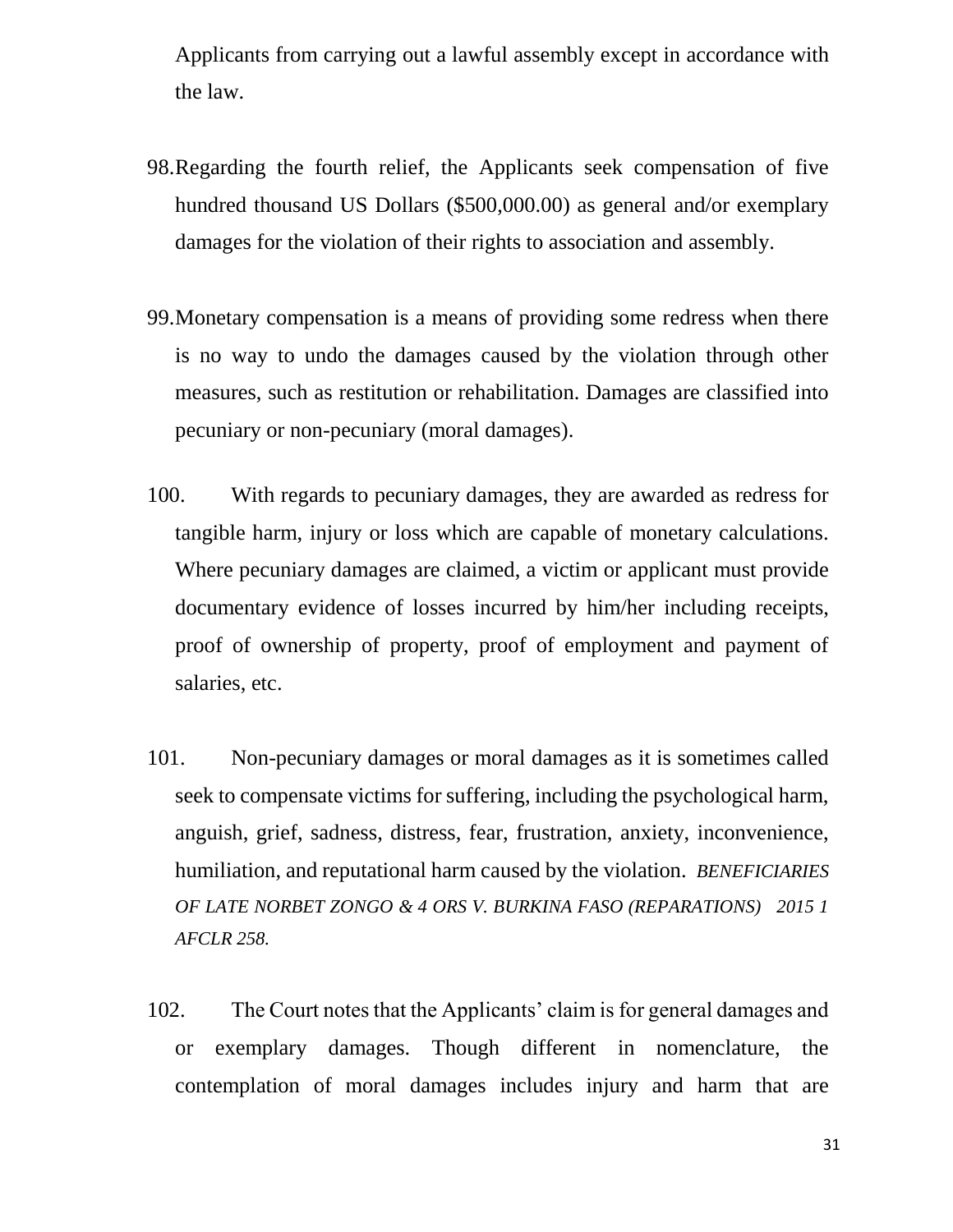intangible which flows from the alleged violation. This also admits general damages. The Court will therefore situate the claim for general damages within the contemplation of moral damages and analyse same accordingly.

- 103. The Court recalls it's finding that the Respondent violated the Applicants' rights to peaceful assembly consequent on which a right to redress accrues to the Current Applicants. Indeed any violation of a guaranteed right necessarily wrought with it a form of damage and in the instant case the harm or damage naturally flowing from the violation of a right to peaceful assembly is obvious distress and disappointment with possible frustration at the truncation of the Current Applicants' lawful intention to gather for a just cause.
- 104. In this instance, the damage in form of pain of distress and frustration suffered from the prevention of the rally together with the agony, anguish and inconvenience that must have attended the hours of forceful detention at the museum, justify the award of compensation for moral damages suffered by the Applicants. The Court therefore holds that the Current Applicants are entitled to compensation in the sum of \$15,000 (fifteen thousand US Dollars) as moral damages suffered as a result of the violation of their right to freely assemble.
- 105. With regards to exemplary damages, they are awards in tort and are designed not to compensate the Applicants for harm suffered but instead to punish and deter the Respondent's culpable conduct. This Court has distinguished the award of exemplary damages in tort which in itself is punitive in nature from the position in human rights law. Being persuaded by the decision of the European Court of Human Rights to deny an award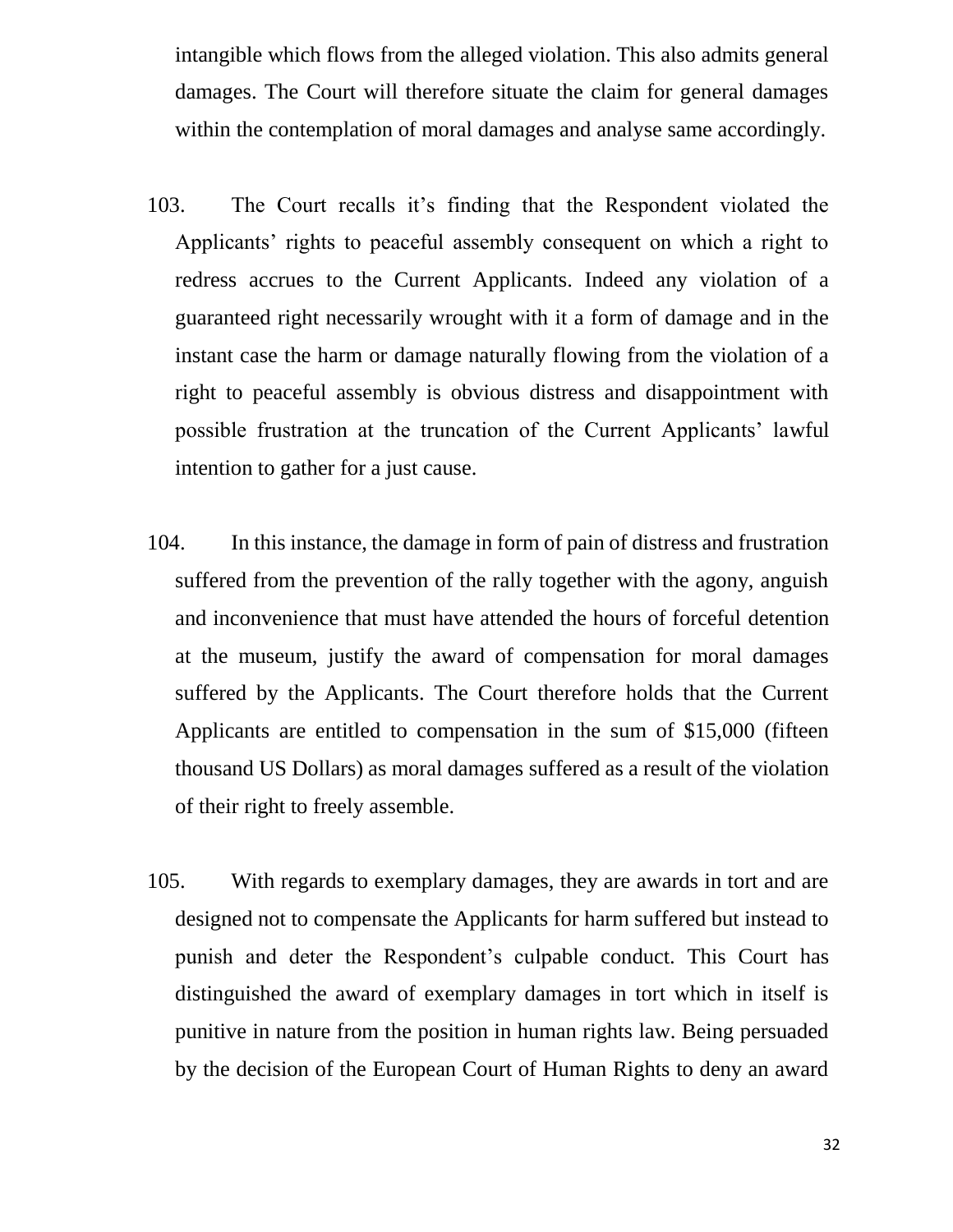for punitive damages in in the case of *SILVER AND ORS VUNITED KINGDOM 5.EHRR.347.61 EUR.CT.HR(ser A)* this Court held that:

*"Thus it is clear that the object of human rights instruments is the termination of human rights abuses and in cases where the abuse has already taken place, restoration of the rights in question. Compensation is awarded in order to ensure "just satisfaction" and no more. It is not the object of human rights instruments, including the African Charter on Human and Peoples' Rights on which this application is premised to award punitive damages against offenders of the instruments. This by no means deprives a successful human rights victim from claiming monetary compensation in appropriate cases, particularly where special damages are pleaded and proven at the trial." CHIEF EBRIMAH MANNEH V THE GAMBIA ECW/CCJ/JUD/03/08 CCJELR (2004-2009), PAGE 197, PARAGRAPH 39.*

106. In view of the reasoning above, the Court denies the compensation claimed for exemplary damages.

#### *XI. COSTS*

- 107. The Applicants did not make any submission regarding costs.
- 108. Article 66 (1) of the Rules provides, *"A decision as to costs shall be given in the final judgment or in the order, which closes the proceedings."*
- 109. The Court orders the Respondent to bear the costs and directs the Registry to assess the costs accordingly.

#### *XII. OPERATIVE CLAUSE*

For the reasons stated above, the Court sitting in public: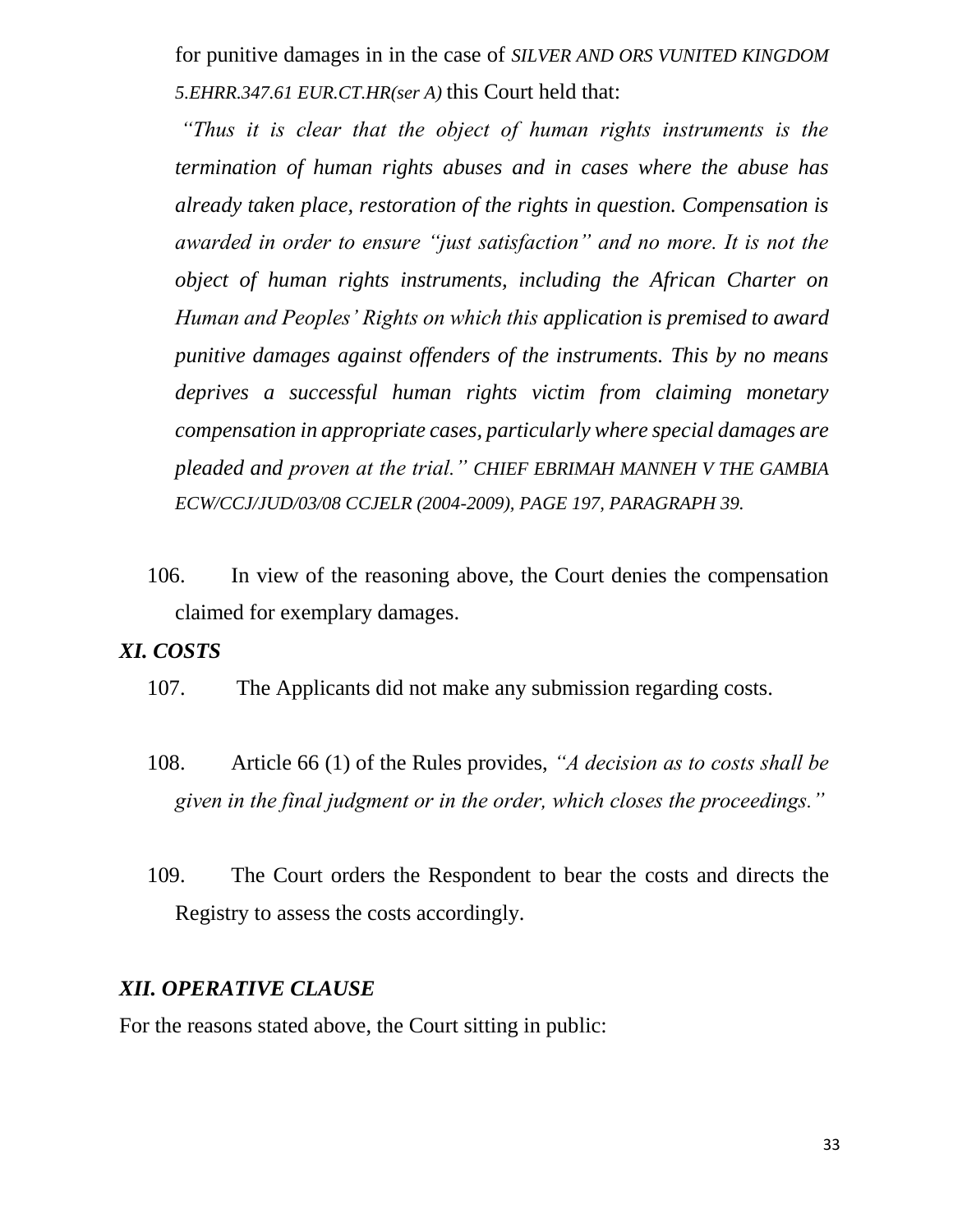#### **As to jurisdiction:**

i. **Declares** that it has jurisdiction.

#### **As to admissibility:**

ii. **Declares** that the Application is inadmissible with regards to the first Applicant but declares admissible the Application as it relates to the second, third and fourth Applicants on the allegation of violation of their rights to association and peaceful assembly.

## **As to merits:**

- iii. **Declares** that the Respondent violated the second, third and fourth Applicants' right to peaceful assembly contrary to Article 11 of the African Charter;
- iv. **Declares** that the Respondent is not in violation of the Applicants' rights to association under Article 10 of the African Charter;
- v. **Declares** that the Respondent has a duty to ensure the protection of the assembly of the 28 March 2021 as guaranteed by Article 11 of the African Charter and other international human rights instruments;
- vi. **Orders** the Respondent to refrain from interfering with the second, third and fourth Applicants' rights to freedom of assembly when conducted in line with the African Charter;

## **As to reparation:**

vii. **Orders** the Respondent to pay the total sum of \$15,000 (fifteen thousand US Dollars) to the second, third and fourth Applicants as moral damages for the violation of their right to peaceful assembly.